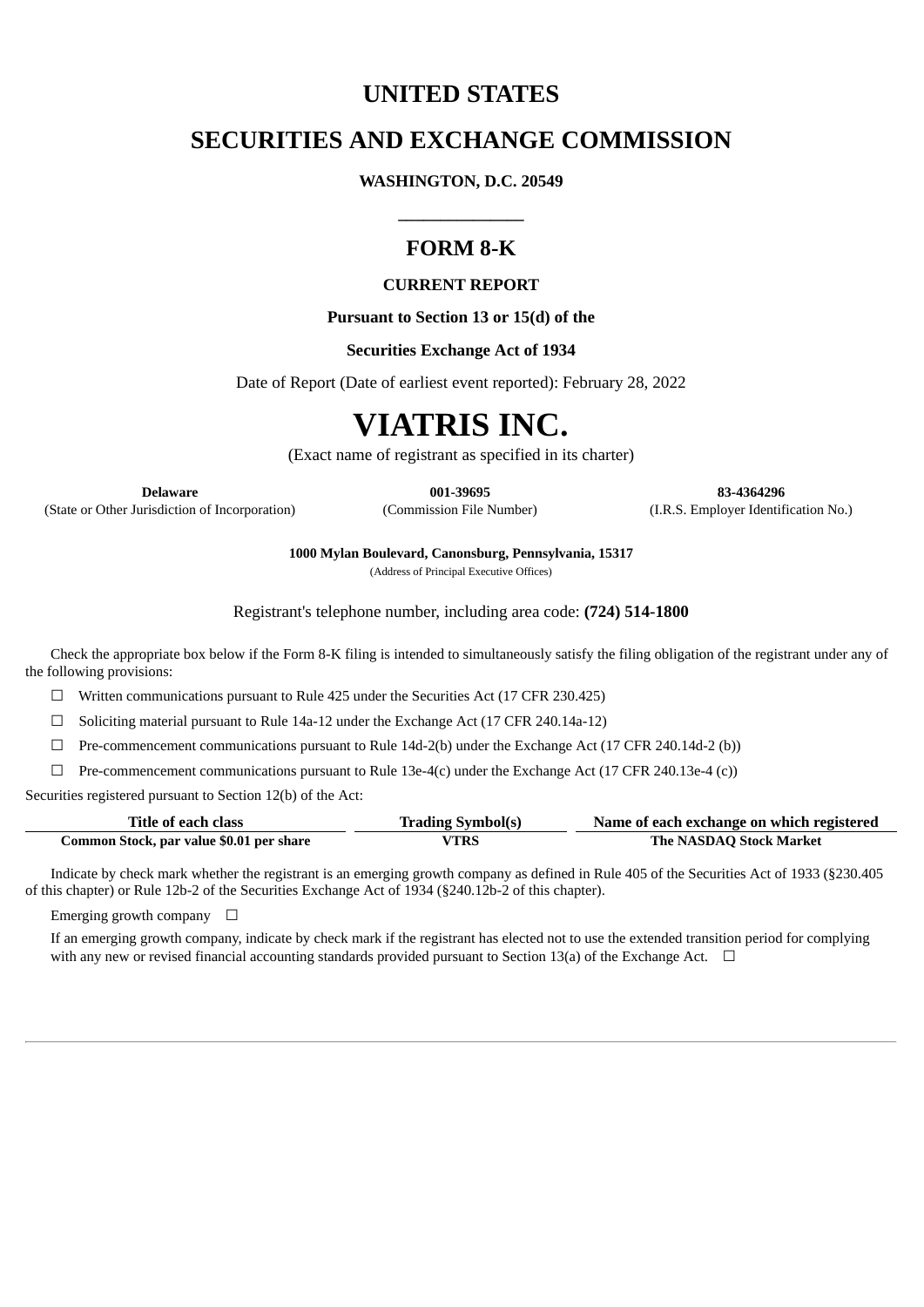#### **Item 2.02 Results of Operations and Financial Condition.**

On February 28, 2022, Viatris Inc. ("Viatris" or the "Company") issued a press release reporting the Company's financial results for the period ended December 31, 2021 and announcing 2022 guidance and certain strategic initiatives. A copy of the press release is attached hereto as Exhibit 99.1 and is incorporated herein by reference.

The information in this Item 2.02 (including Exhibit 99.1) shall not be deemed to be "filed" for purposes of Section 18 of the Securities Exchange Act of 1934, as amended (the "Exchange Act"), or otherwise subject to the liability of that section, and shall not be incorporated by reference into any registration statement or other document filed under the Securities Act of 1933, as amended, or the Exchange Act, except as shall be expressly set forth by specific reference in such filing.

#### **Item 8.01 Other Events.**

As previously announced, Viatris will host a virtual investor event today beginning at 8:30 a.m. ET to share the Company's financial results for the fourth quarter and full year 2021 and provide additional detail on the Company's strategic initiatives.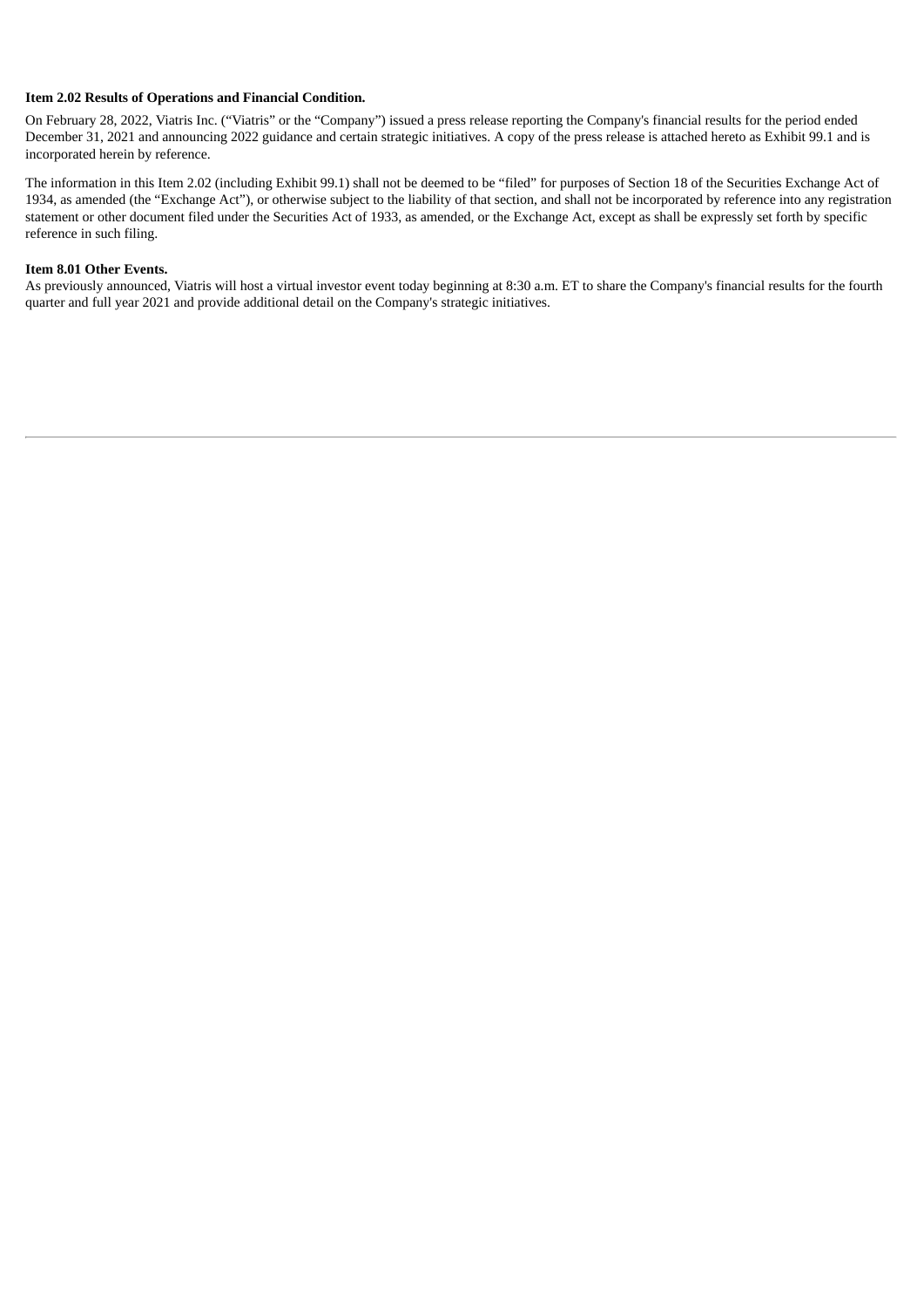### **Item 9.01 Financial Statements and Exhibits.**

(d) Exhibits.

### **Exhibit No. Description** [99.1](#page-4-0) Press release announcing the Company's financial results for the fourth quarter and year ended December 31, 2021, 2022 guidance and certain strategic initiatives, dated February 28, 2022. 104 Cover Page Interactive Data File - the cover page XBRL tags are embedded within the Inline XBRL document.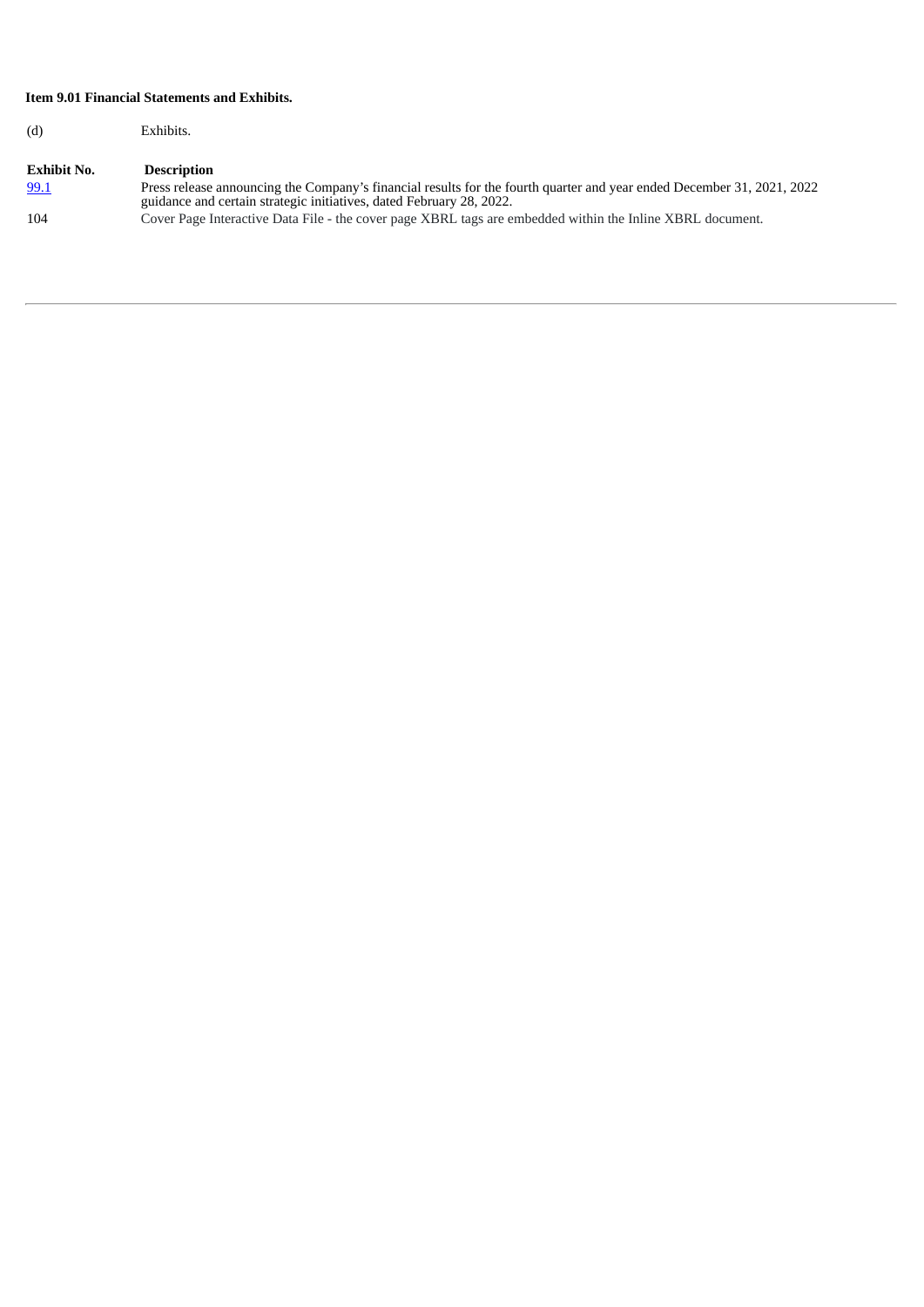### **SIGNATURE**

Pursuant to the requirements of the Securities Exchange Act of 1934, the registrant has duly caused this report to be signed on its behalf by the undersigned hereunto duly authorized.

VIATRIS INC.

Date: February 28, 2022 **By:** /s/ Sanjeev Narula

Sanjeev Narula Chief Financial Officer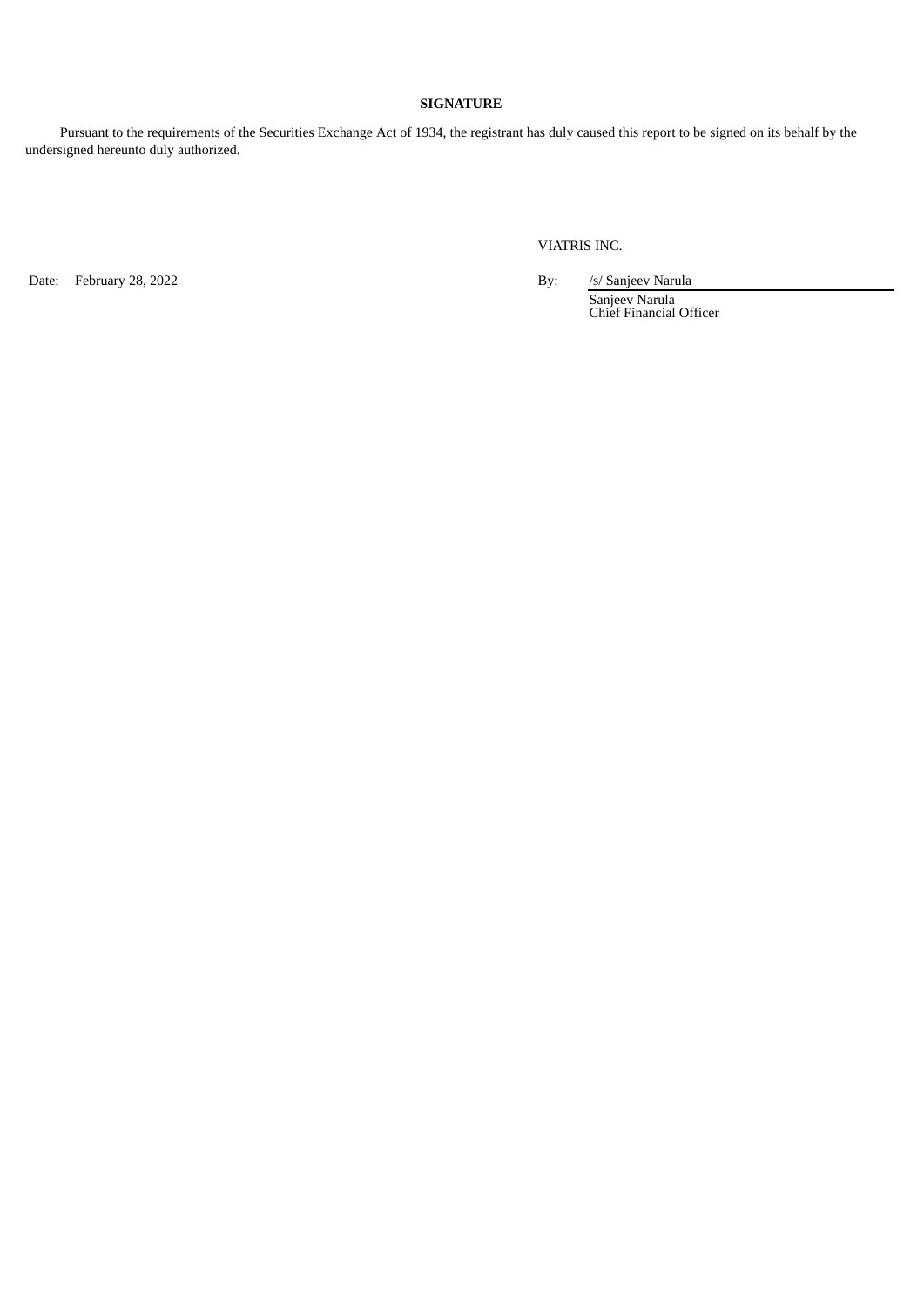<span id="page-4-0"></span>

**Viatris Reports Strong Fourth Quarter and Full-Year 2021 Financial Results and Issues 2022 Financial Guidance**

**Completes Comprehensive Strategic Review and Unveils Plan to Reshape the Company for the Future**

**Announces Combination of its Biosimilars Portfolio with Biocon Biologics in Exchange for up to \$3.335 Billion Representing an Attractive Multiple to Viatris of 16.5x the Company's Biosimilars 2022E Adjusted EBITDA 1**

First in a Series of Expected Initiatives Anticipated to Unlock up to an Additional \$6 Billion in Pre-tax Proceeds by the **End of 2023**

### Board of Directors Authorizes a Share Repurchase Program of up to \$1 Billion, Maintaining Company Commitment to **Return Capital to Shareholders**

PITTSBURGH – February 28, 2022 –

 $\overline{\phantom{a}}$  , where  $\overline{\phantom{a}}$ 

- Biocon Biologics Transaction Consists of Pre-tax Consideration of up to \$3.335 billion, Including \$2 billion in Upfront Cash, \$1 billion of Convertible Preferred Equity Representing a Stake of at Least 12.9% in Biocon Biologics (on a Fully Diluted Basis), and up to \$335 million of Additional Payments, Raijy Malik, Viatris President, to Represent Viatris on *Biocon Biologics Board. Transaction is Expected to Close in Second Half of 2022*
- *• Material Benefits of the Transaction Upon Closing Include:*
	- *Crystalizes Value Accretion at Approximately Triple Current Standalone Multiple*
	- *Nearly 2/3 in Immediate Cash Proceeds*
	- *Additional Potential Upside Participation Through Equity Stake with Governance Participation*
	- *Frees up R&D and Capital Spend to Redeploy in a More Concentrated Way*
	- *Enhances Immediate Additional Availability of Capital to Accelerate Reinvestment into Business or Share Repurchases*
	- *Accelerates Phase I Financial Commitments*
	- *Reduces Complexity and Execution Risk*
	- *Enhances Viatris' Margin Profile*

 $^{\rm 1}$  Refers to 2022 estimated adjusted EBITDA of Viatris' biosimilars portfolio of approximately \$200 million. Viatris is not providing forwardlooking estimates for any related U.S. GAAP measure, or a quantitative reconciliation of 2022 estimated biosimilars adjusted EBITDA. Please see "Non-GAAP Financial Measures" for additional information.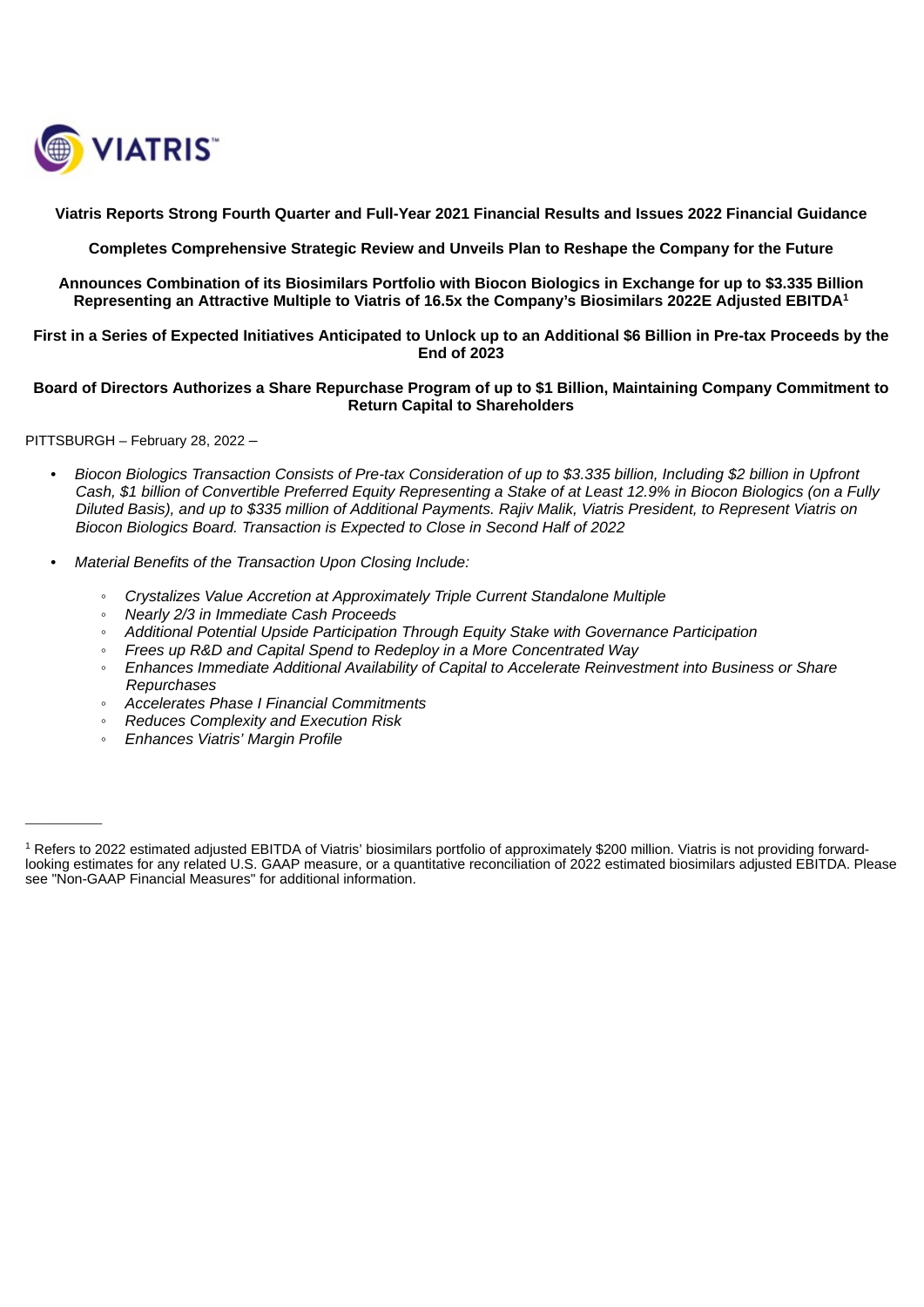- Reshaping Plan Also Identified Other Select Assets Which the Company Expects Will Unlock Additional Value of up to *Approximately \$6 billion in Pre-tax Proceeds by the End of 2023*
- *• Company Announces First Global Healthcare Gateway® Transaction Focused on Ophthalmology*
- *• Company Provides 2022 Financial Guidance*

 $\overline{\phantom{a}}$  . The contract of  $\overline{\phantom{a}}$ 

*• Company Hosts Virtual Investor Event to Detail the Company's Long-Term Strategic Direction*

Viatris Inc. (NASDAQ: VTRS), a new kind of global healthcare company, today announced its fourth quarter and full year 2021 financial results, delivering strong performance on key measures. The Company met its financial commitments of paying down debt, initiating and raising a quarterly dividend and capturing approximately \$500 million in synergies in 2021. Viatris delivered four quarters of strong financial performance in 2021, meeting or exceeding its financial guidance measures, delivering key pipeline milestones, including approximately \$700 million in new product revenue, and generating strong cash flows.

The Company also announced today that following the completion of a comprehensive strategic review, it has taken the first bold step in its long-term strategy to unlock value and reshape the Company by reaching a definitive agreement with Biocon Biologics Limited ("Biocon Biologics") to contribute its biosimilars portfolio to Biocon Biologics, which will become a uniquely positioned, vertically integrated company that we expect to be a global biosimilars leader. Upon closing, the transaction is expected to provide Viatris with immediate, enhanced financial flexibility, and accelerate its Phase I financial commitments. Viatris intends to continue to invest in expanding its commercial and scientific capabilities in key focus areas for the future, while continuing to participate in the global biosimilars market through its ownership position in Biocon Biologics.

Under the terms of the agreement, Viatris will contribute to Biocon Biologics its biosimilars portfolio and related commercial and operational capabilities, amounting to 2022 estimated revenue of approximately \$875 million<sup>2</sup> and 2022 estimated adjusted EBITDA of approximately \$200 million<sup>2</sup>, in exchange for pre-tax consideration of up to \$3.335 billion, which represents a transaction multiple of 16.5x of estimated 2022 biosimilars adjusted EBITDA.

At the time of close, which is currently expected to occur in the second half of 2022 subject to satisfaction of closing conditions, including certain regulatory approvals, Viatris will receive \$3 billion in consideration in the form of a \$2 billion cash payment and \$1 billion of convertible preferred equity. The Company will also receive up to \$335 million as additional cash payments that are expected to be paid in 2024. Viatris will own a stake of at least 12.9% of Biocon Biologics, on a fully diluted basis. Viatris will also have certain priority rights with respect to certain liquidity events.

Pursuant to the transaction documents, Biocon Biologics will target an initial public offering (IPO) in India as early as late 2023. Viatris also has the right to designate one member of the Biocon Biologics Board and intends to appoint its President, Rajiv Malik, to this seat. The companies will also enter into a Transition Services Agreement ("TSA"), pursuant to which Viatris will provide certain transition services for an expected two-year period, including commercialization services.



 $\textsuperscript{2}$  Viatris is not providing forward-looking estimates for any related U.S. GAAP measure, or a quantitative reconciliation of 2022 estimated biosimilar adjusted EBITDA. Please see "Non-GAAP Financial Measures" for additional information.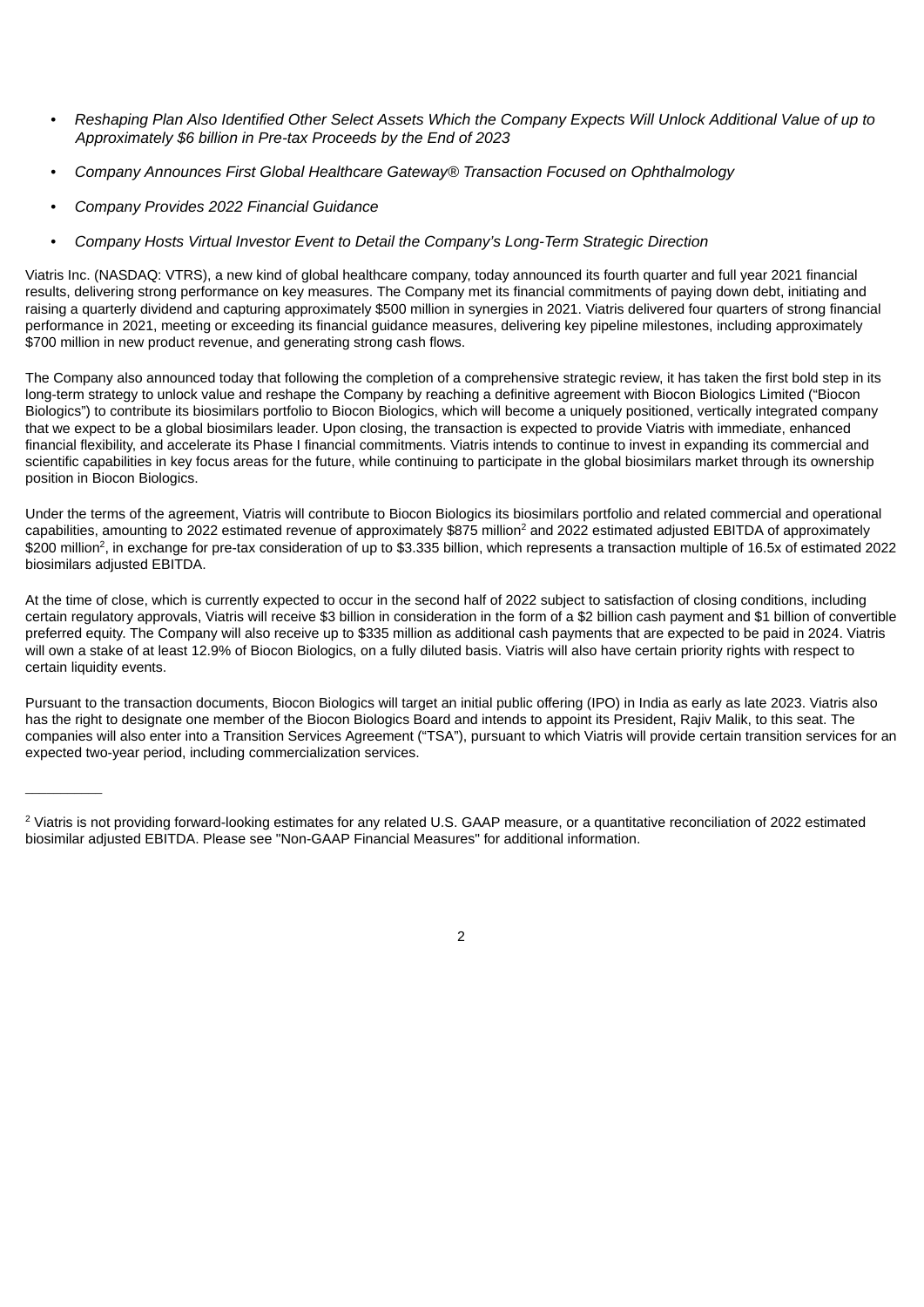Viatris CEO Michael Goettler, Viatris President Rajiv Malik and Viatris CFO Sanjeev Narula will highlight the Biocon Biologics transaction as part of their vision for the overall future of Viatris and share the company's financial results for the fourth quarter and full year 2021 during a virtual Investor Event the morning of Monday, Feb. 28, 2022, beginning at 8:30 a.m. ET.

#### **Executive Comments**

Viatris Executive Chairman Robert J. Coury said: "The Board of Directors has worked closely and strategically with the management team to develop a future direction for Viatris that will not only unlock immediate value but will also create a simpler, stronger and more focused company. The Board is extremely pleased with the initiatives being announced today, which are consistent with our strategy of returning value to shareholders."

Viatris CEO Michael Goettler said: "As promised, while delivering strong financial performance in our first year, we spent 2021 conducting a comprehensive strategic review of our entire business. Through that process, we have identified opportunities that we believe will generate up to approximately \$9 billion in pre-tax proceeds, through the Biocon Biologics transaction and the divestment of assets that are non-core to our future. We believe that unlocking this value will give us significant financial flexibility to further reshape the Company, simplifying and optimizing our business, building a more durable higher-margin portfolio focused on three key therapeutic areas—ophthalmology, gastrointestinal, dermatology—and maximizing total shareholder return."

Viatris President Rajiv Malik said: "Our successful collaboration with Biocon Limited, the majority shareholder of Biocon Biologics, began more than a decade ago and has a shared history of many accomplishments. This transaction is the right natural next step for our partnership. Creating what we expect to be a unique vertically integrated global biosimilars leader is a continuation of our biosimilars journey and enables us to participate in this space in a more optimized way while unlocking substantial trapped value. We believe we are well positioned to leverage the proceeds generated by the transaction with Biocon Biologics to increase our future R&D investments. We are excited to continue our journey of moving up the value chain and leveraging our capabilities to focus on more complex and novel products. We believe that our robust R&D engine and scientific capabilities combined with our proven results in delivering on our pipeline strongly positions us to bring medicines that target gaps in healthcare to patients around the world."

Viatris CFO Sanjeev Narula said: "Delivering on our financial commitments, further strengthening our balance sheet, and continuing to focus on cash flow generation will serve to enhance our financial flexibility as we reshape our company for the future. Our strong 2021 financial and operational performance provides a firm foundation from which to build upon and sets us up for a solid start in 2022. We believe that executing on our recently announced initiatives will not only unlock value and provide additional access to capital but will also accelerate our Phase I financial commitments, increase our investments into the business, while returning additional capital to our shareholders, including our announced Board authorization of a share repurchase program."

#### **Highlights of the Investor Event Presentation:**

#### **Strategic Priorities**

#### *Unlock Trapped Value and Simplify the Business*

Through its comprehensive strategic review, conducted throughout 2021, the Company has identified opportunities that we believe will generate up to approximately \$9 billion in pre-tax proceeds, through the Biocon Biologics transaction and the divestment of assets that are non-core to the future of Viatris. The Biocon Biologics transaction will enable the Company to immediately unlock value while also creating what we expect to be a unique vertically integrated global biosimilars leader that is well-positioned to compete in today's environment. The Company expects to enter additional transactions that will similarly maximize and crystalize the value of other assets by the end of 2023. Viatris expects to continue to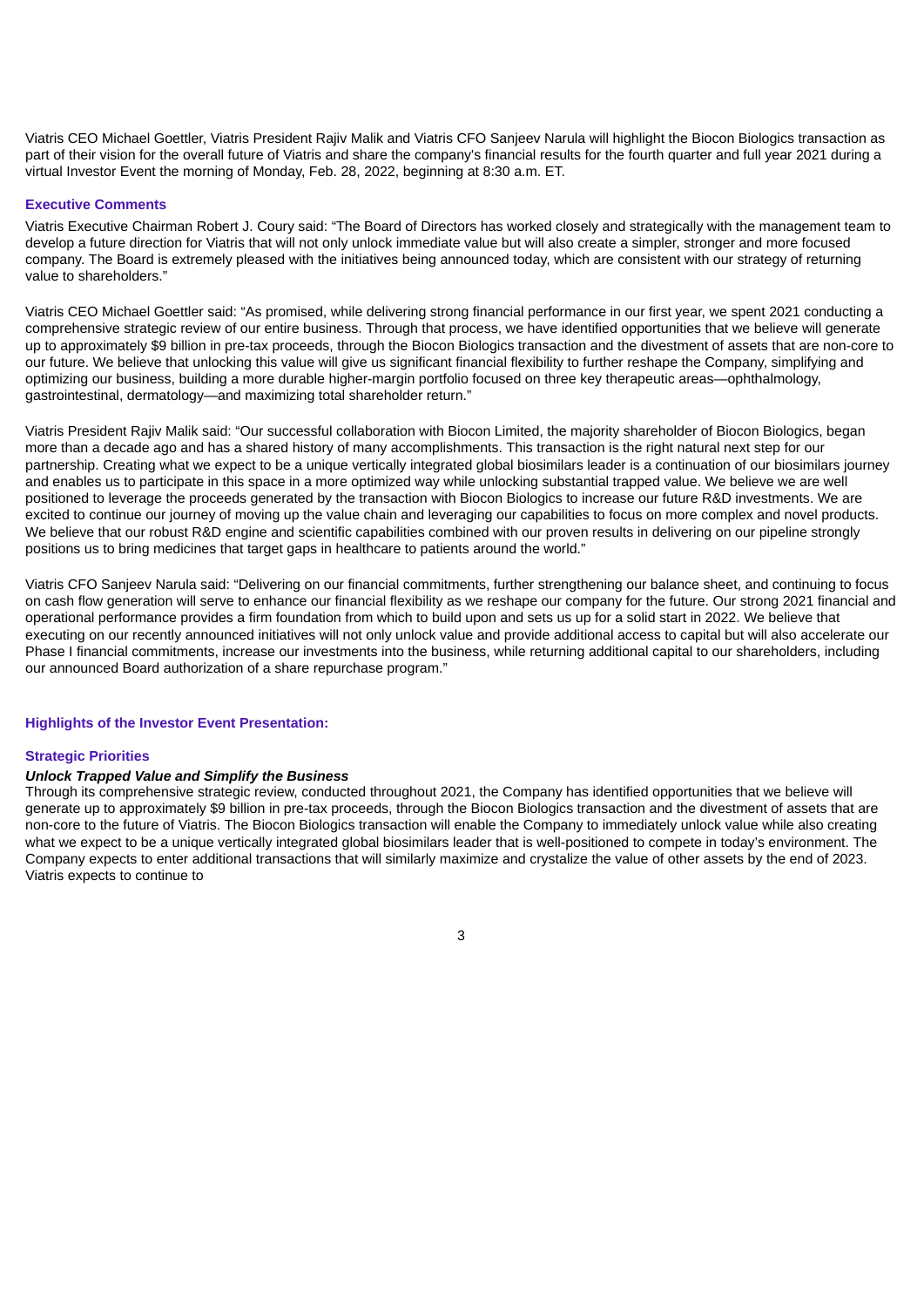evolve its operating model, removing inefficiency and complexity within its portfolio and simplifying the organization and reducing execution risk.

### *Build a More Durable, Higher-Margin Portfolio*

Viatris believes that the financial flexibility achieved from unlocking value through the divestment of other select assets will enable the Company to build a more durable higher-margin portfolio characterized by additional investments in 505(b)(2)s and NCEs, globally defined key therapeutic areas, ophthalmology, gastrointestinal, and dermatology, and enhanced commercial and scientific capabilities. Viatris is committed to increasing investment in R&D development to up to approximately 9% of total revenues by 2026 and will focus on business development through its Global Healthcare Gateway® to additionally drive our efforts.

#### *Accelerate Financial Flexibility*

Viatris believes its unlocking of value will accelerate the Company's path to financial flexibility by enabling the Company to accelerate deleveraging, to return capital to shareholders through the potential for share repurchases and further dividend growth and to invest for growth by increasing investment in R&D and engaging in targeted business development activities. As responsible stewards of capital allocation, the Company strives to ensure it is maximizing value for shareholders with every decision.

#### **Share Repurchase Program**

Viatris announced that its Board of Directors has authorized a share repurchase program of up to \$1 billion.

#### **2022 Financial Guidance**

The Company is providing the following financial guidance measures for fiscal year 2022.

The Company is not providing forward-looking guidance for U.S. GAAP net earnings (loss) or a quantitative reconciliation of its 2022 adjusted EBITDA guidance to the most directly comparable U.S. GAAP measure, U.S. GAAP net earnings (loss), because it is unable to predict with reasonable certainty the ultimate outcome of certain significant items, including integration and acquisition-related expenses, restructuring expenses, asset impairments, litigation settlements and other contingencies, such as changes to contingent consideration, and certain other gains or losses, as well as related income tax accounting, because certain of these items have not occurred, are out of the Company's control and/or cannot be reasonably predicted without unreasonable effort. These items are uncertain, depend on various factors, and could have a material impact on U.S. GAAP reported results for the guidance period. U.S. GAAP net cash provided by operating activities for 2022 is estimated to be between \$3.2 billion and \$3.4 billion, with a midpoint of approximately \$3.3 billion.

| (In billions)                  | 2022 Guidance Range | 2022 Midpoint |
|--------------------------------|---------------------|---------------|
| <b>Total Revenues</b>          | $$17.0 - $17.5$     | \$17.25       |
| Adjusted EBITDA <sup>(1)</sup> | $$5.8 - $6.2$       | \$6.0         |
| Free Cash Flow $(1)(2)$        | $$2.5 - $2.9$       | \$2.7         |

 $<sup>(1)</sup>$  Non-GAAP financial measures. See "Non-GAAP Financial Measures" for additional information.</sup>

 $(2)$  Includes impact of EpiPen litigation settlement of \$264 million.

#### **First Global Healthcare Gateway® Transaction Focused on Ophthalmology**

Viatris has acquired rights to an exclusive license for Pimecrolimus ophthalmic ointment for the treatment of Blepharitis, a common type of eye irritation. Blepharitis is one of the most common ocular disorders in the world and affects approximately 6.5 million patients in the United States alone. Currently in the United States, there is no product specifically indicated for chronic Blepharitis. The Company believes that this agreement aligns with Viatris' future strategic focus.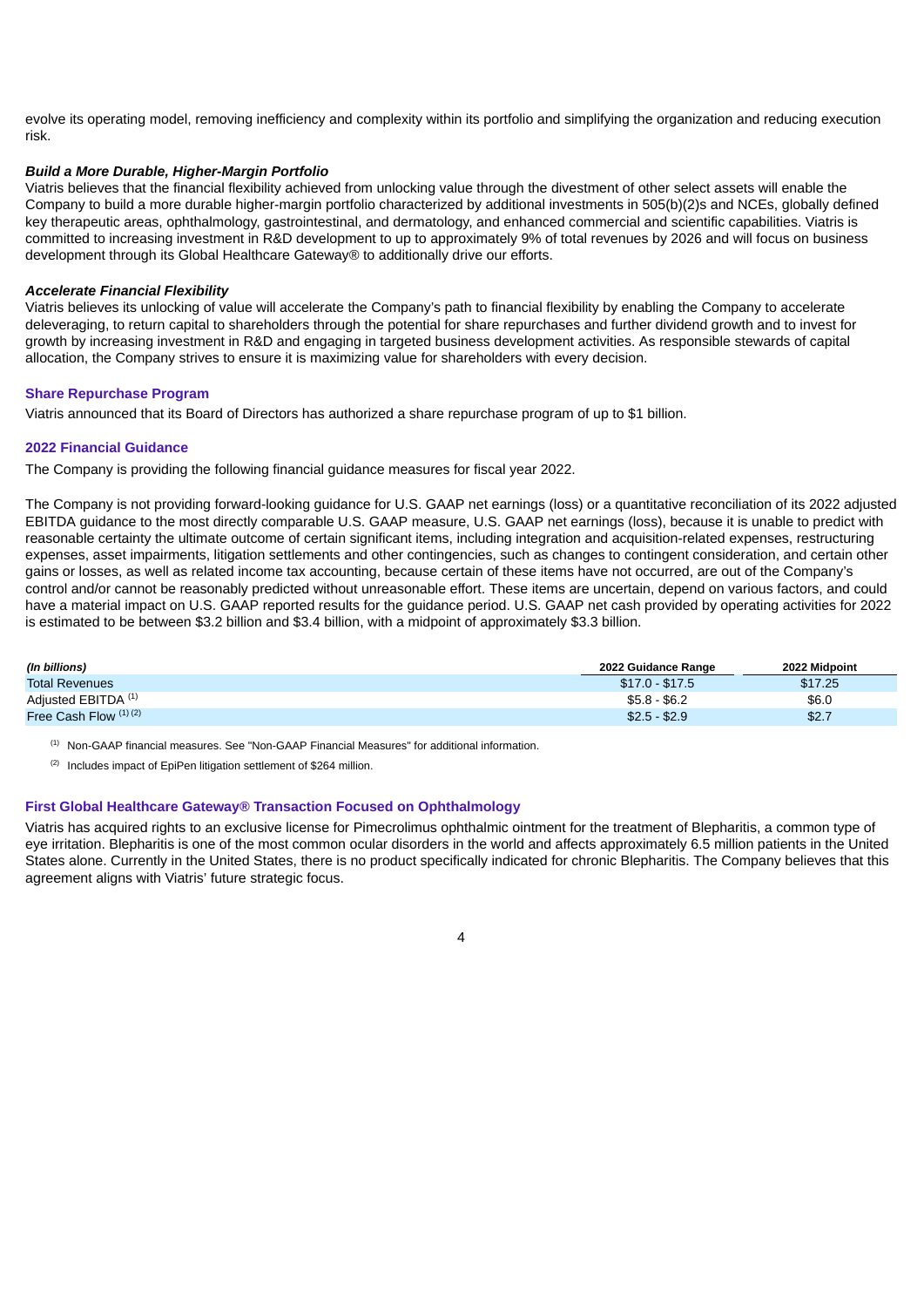#### **EpiPen Settlement Information**

The Company has agreed, subject to approval by the Court, to a \$264 million settlement, while denying any allegation of wrongdoing, to resolve the EpiPen® Auto-Injector indirect purchaser class action cases pending in the U.S. District Court for the District of Kansas. The Company maintains that it acted lawfully and pro-competitively and the settlement contains no admission of liability. The Company recorded an accrual of approximately \$264.0 million related to this litigation in 2021.

The Board of Directors believes that this settlement is in the best interests of the Company and its stakeholders. The resolution of these indirect purchaser cases will allow the Company to move forward and continue focusing on its strategic priorities and its mission of empowering people worldwide to live healthier at every stage of life.

#### **Webcast Information**

Interested parties can access a live webcast of the Virtual Investor Event at investor.viatris.com. An archived version also will be available following the live event and can be accessed at the same location for a limited time.

#### **Advisors**

PJT Partners provided strategic advice and acted as financial advisor to the Board of Directors and Company in relation to the Biocon Biologics transaction. AlixPartners acted as strategic advisor to the management team on Viatris' comprehensive strategic review. Outside legal counsel was provided by Cravath, Swaine & Moore LLP and Saraf & Partners.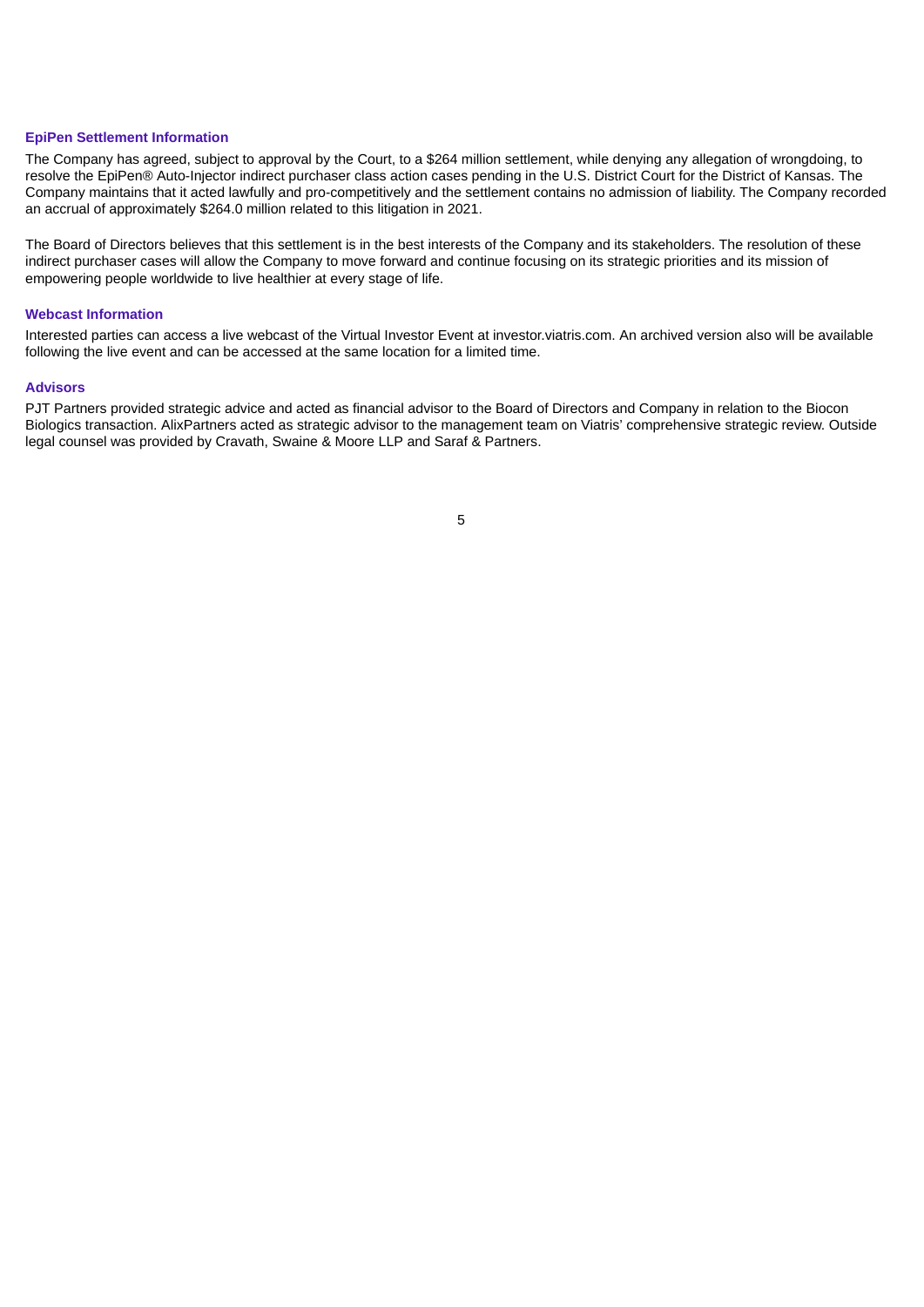### **Financial Summary**

|                                                     |                             | <b>Three Months Ended</b><br>December 31, |                |         |                          |                                                                 |                                                                            |  |  |  |
|-----------------------------------------------------|-----------------------------|-------------------------------------------|----------------|---------|--------------------------|-----------------------------------------------------------------|----------------------------------------------------------------------------|--|--|--|
| (Unaudited; in millions, except %s)                 |                             | 2021                                      |                | 2020    | Reported<br>Change $(1)$ | Combined<br>Adjusted<br>Operational<br>Change <sup>(2)(3)</sup> | <b>Combined LOE</b><br>Adjusted<br>Operational<br>Change <sup>(2)(3)</sup> |  |  |  |
| <b>Total Net Sales</b>                              | $\mathfrak{S}$              | 4,331.3                                   | $\mathfrak{S}$ | 3,587.7 | 21%                      | (2)%                                                            | $-$ %                                                                      |  |  |  |
| <b>Developed Markets</b>                            |                             | 2.560.8                                   |                | 2,378.6 | 8%                       | $-$ %                                                           | $-$ %                                                                      |  |  |  |
| <b>Emerging Markets</b>                             |                             | 727.5                                     |                | 629.0   | 16%                      | (8)%                                                            | (8)%                                                                       |  |  |  |
| <b>JANZ</b>                                         |                             | 539.2                                     |                | 389.5   | 38%                      | (6)%                                                            | 9%                                                                         |  |  |  |
| <b>Greater China</b>                                |                             | 503.8                                     |                | 190.6   | 164%                     | 1%                                                              | 1%                                                                         |  |  |  |
| Net Sales by Product Category                       |                             |                                           |                |         |                          |                                                                 |                                                                            |  |  |  |
| <b>Brands</b>                                       | \$                          | 2,611.9                                   | \$             | 1,859.0 | 41%                      | (3)%                                                            | $-$ %                                                                      |  |  |  |
| <b>Complex Gx and Biosimilars</b>                   |                             | 348.4                                     |                | 338.8   | 3%                       | 6%                                                              | 6%                                                                         |  |  |  |
| Generics                                            |                             | 1,371.0                                   |                | 1,389.9 | (1)%                     | (3)%                                                            | (3)%                                                                       |  |  |  |
|                                                     |                             |                                           |                |         |                          |                                                                 |                                                                            |  |  |  |
| U.S. GAAP Gross Profit                              | \$                          | 1,546.4                                   | \$             | 706.4   | nm                       |                                                                 |                                                                            |  |  |  |
| U.S. GAAP Gross Margin                              |                             | 35.6 %                                    |                | 19.5 %  |                          |                                                                 |                                                                            |  |  |  |
| Adjusted Gross Profit <sup>(4)</sup>                | \$                          | 2.458.7                                   | \$             | 1,902.2 | 29%                      |                                                                 |                                                                            |  |  |  |
| Adjusted Gross Margin <sup>(4)</sup>                |                             | 56.6%                                     |                | 52.5 %  |                          |                                                                 |                                                                            |  |  |  |
| <b>U.S. GAAP Net Loss</b>                           | $\boldsymbol{\mathfrak{s}}$ | (263.8)                                   | \$             | (915.8) | nm                       |                                                                 |                                                                            |  |  |  |
| Adjusted Net Earnings <sup>(4)</sup>                | \$                          | 971.7                                     | \$             | 650.6   | 49%                      |                                                                 |                                                                            |  |  |  |
|                                                     |                             |                                           |                |         |                          |                                                                 |                                                                            |  |  |  |
| EBITDA <sup>(4)</sup>                               | \$                          | 703.8                                     | \$             | 95.0    | nm                       |                                                                 |                                                                            |  |  |  |
| Adjusted EBITDA (4)                                 | $\frac{1}{2}$               | 1,415.8                                   | $\mathfrak{S}$ | 1,015.1 | 39%                      | 6%                                                              | 7%                                                                         |  |  |  |
|                                                     |                             |                                           |                |         |                          |                                                                 |                                                                            |  |  |  |
| U.S. GAAP net cash provided by operating activities | $\frac{2}{3}$               | 523.1                                     | \$             | 36.2    | nm                       |                                                                 |                                                                            |  |  |  |
| Capital expenditures                                |                             | 197.4                                     | \$             | 116.9   | 69%                      |                                                                 |                                                                            |  |  |  |
| Free cash flow $(4)$                                | $\mathfrak{S}$              | 325.7                                     | \$             | (80.7)  | nm                       |                                                                 |                                                                            |  |  |  |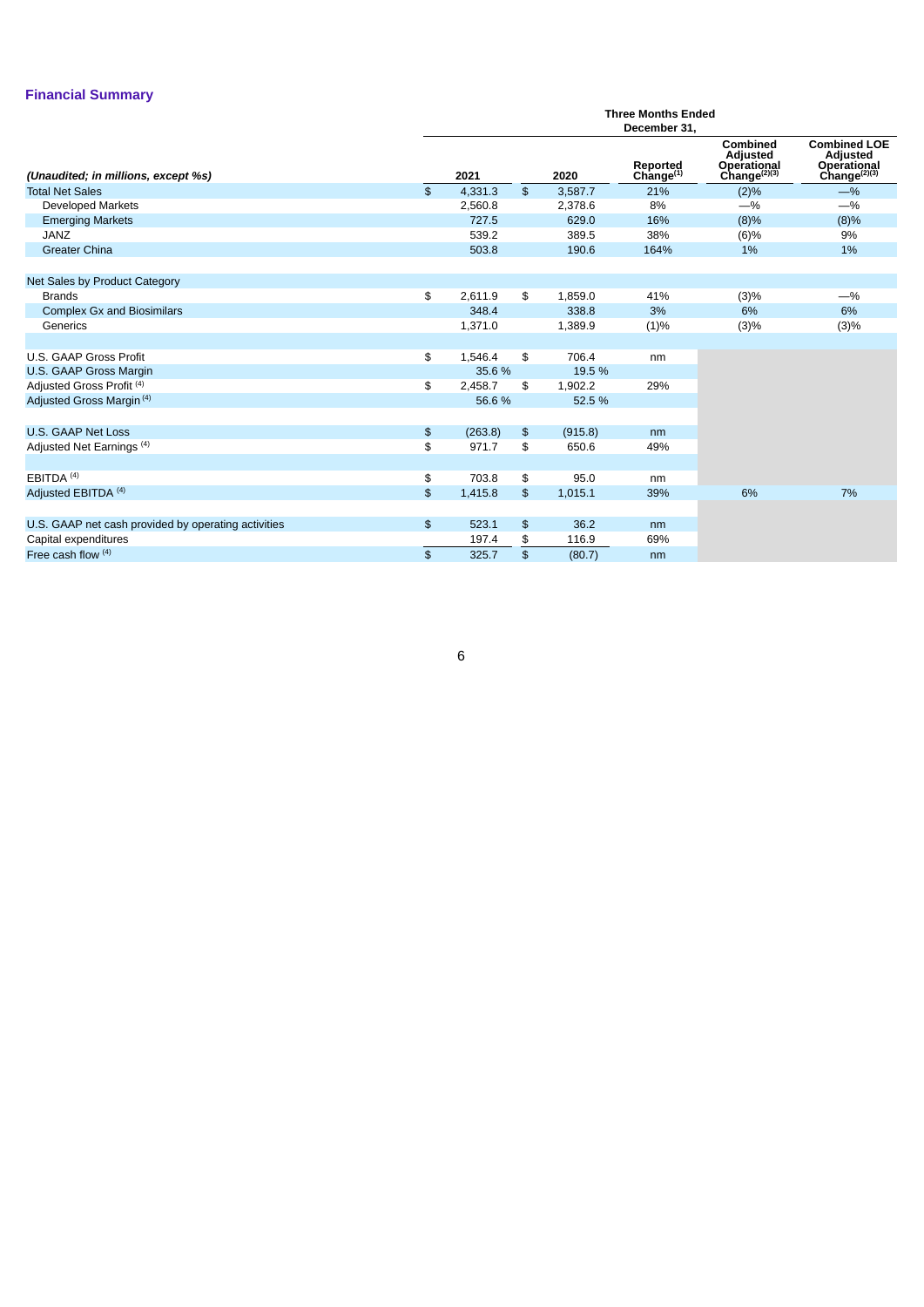|                                                     |                |           |                |          | <b>Year Ended</b>                        |                                                                              |                                                                            |
|-----------------------------------------------------|----------------|-----------|----------------|----------|------------------------------------------|------------------------------------------------------------------------------|----------------------------------------------------------------------------|
|                                                     |                |           |                |          | December 31,                             |                                                                              |                                                                            |
| (Unaudited; in millions, except %s)                 |                | 2021      |                | 2020     | <b>Reported</b><br>Change <sup>(1)</sup> | Combined<br>Adjusted<br>Operational<br>Change <sup><math>(2)(3)</math></sup> | <b>Combined LOE</b><br>Adjusted<br>Operational<br>Change <sup>(2)(3)</sup> |
| <b>Total Net Sales</b>                              | $\mathfrak{L}$ | 17,813.6  | $\mathfrak{L}$ | 11,819.9 | 51%                                      | (3)%                                                                         | $-$ %                                                                      |
| <b>Developed Markets</b>                            |                | 10,428.7  |                | 8,510.9  | 23%                                      | (1)%                                                                         | (1)%                                                                       |
| <b>Emerging Markets</b>                             |                | 3,144.7   |                | 1,853.8  | 70%                                      | (1)%                                                                         | (1)%                                                                       |
| <b>JANZ</b>                                         |                | 2.027.4   |                | 1.195.3  | 70%                                      | (18)%                                                                        | 9%                                                                         |
| <b>Greater China</b>                                |                | 2,212.8   |                | 259.9    | nm                                       | 2%                                                                           | 2%                                                                         |
|                                                     |                |           |                |          |                                          |                                                                              |                                                                            |
| Net Sales by Product Category                       |                |           |                |          |                                          |                                                                              |                                                                            |
| <b>Brands</b>                                       | \$             | 10.841.3  | \$             | 5,234.9  | nm                                       | (5)%                                                                         | 1%                                                                         |
| <b>Complex Gx and Biosimilars</b>                   |                | 1,342.1   |                | 1,295.5  | 4%                                       | 3%                                                                           | 3%                                                                         |
| Generics                                            |                | 5,630.2   |                | 5,289.5  | 6%                                       | (2)%                                                                         | (2)%                                                                       |
|                                                     |                |           |                |          |                                          |                                                                              |                                                                            |
| U.S. GAAP Gross Profit                              | \$             | 5.575.5   | \$             | 3.796.7  | 47%                                      |                                                                              |                                                                            |
| U.S. GAAP Gross Margin                              |                | 31.2 %    |                | 31.8%    |                                          |                                                                              |                                                                            |
| Adjusted Gross Profit <sup>(4)</sup>                | \$             | 10,499.1  | \$             | 6,394.5  | 64%                                      |                                                                              |                                                                            |
| Adjusted Gross Margin <sup>(4)</sup>                |                | 58.7 %    |                | 53.5 %   |                                          |                                                                              |                                                                            |
|                                                     |                |           |                |          |                                          |                                                                              |                                                                            |
| U.S. GAAP Net Loss                                  | $\frac{2}{3}$  | (1,269.1) | \$             | (669.9)  | (89)%                                    |                                                                              |                                                                            |
| Adjusted Net Earnings <sup>(4)</sup>                | \$             | 4,467.8   | \$             | 2,371.8  | nm                                       |                                                                              |                                                                            |
|                                                     |                |           |                |          |                                          |                                                                              |                                                                            |
| EBITDA <sup>(4)</sup>                               | \$             | 4.540.2   | \$             | 2,041.1  | nm                                       |                                                                              |                                                                            |
| Adjusted EBITDA (4)                                 | \$             | 6,426.1   | \$             | 3,654.1  | 76%                                      | (7)%                                                                         | (3)%                                                                       |
|                                                     |                |           |                |          |                                          |                                                                              |                                                                            |
| U.S. GAAP net cash provided by operating activities | \$             | 3,016.9   | \$             | 1,231.8  | nm                                       |                                                                              |                                                                            |
| Capital expenditures                                |                | 457.2     |                | 243.0    | 88%                                      |                                                                              |                                                                            |
| Free cash flow (4)                                  | $\frac{2}{3}$  | 2,559.7   | \$             | 988.8    | nm                                       |                                                                              |                                                                            |
|                                                     |                |           |                |          |                                          |                                                                              |                                                                            |

Mylan is the accounting acquiror in the combination of Mylan N.V. with Pfizer Inc.'s Upjohn business, which was completed on November 16, 2020, and therefore the historical financial statements of Mylan for periods prior to the combination are considered to be the historical financial statements of Viatris. (1)

Represents operational change for net sales. See "Certain Key Terms" in this release for more information. (2)

See "Certain Key Terms" for more information about Combined Adjusted Q4 and FY 2020 results and Combined LOE Adjusted Q4 and FY 2020 results. (3)

Non-GAAP financial measures. See "Non-GAAP Financial Measures" for additional information. (4)

\_\_\_\_\_\_\_\_\_\_\_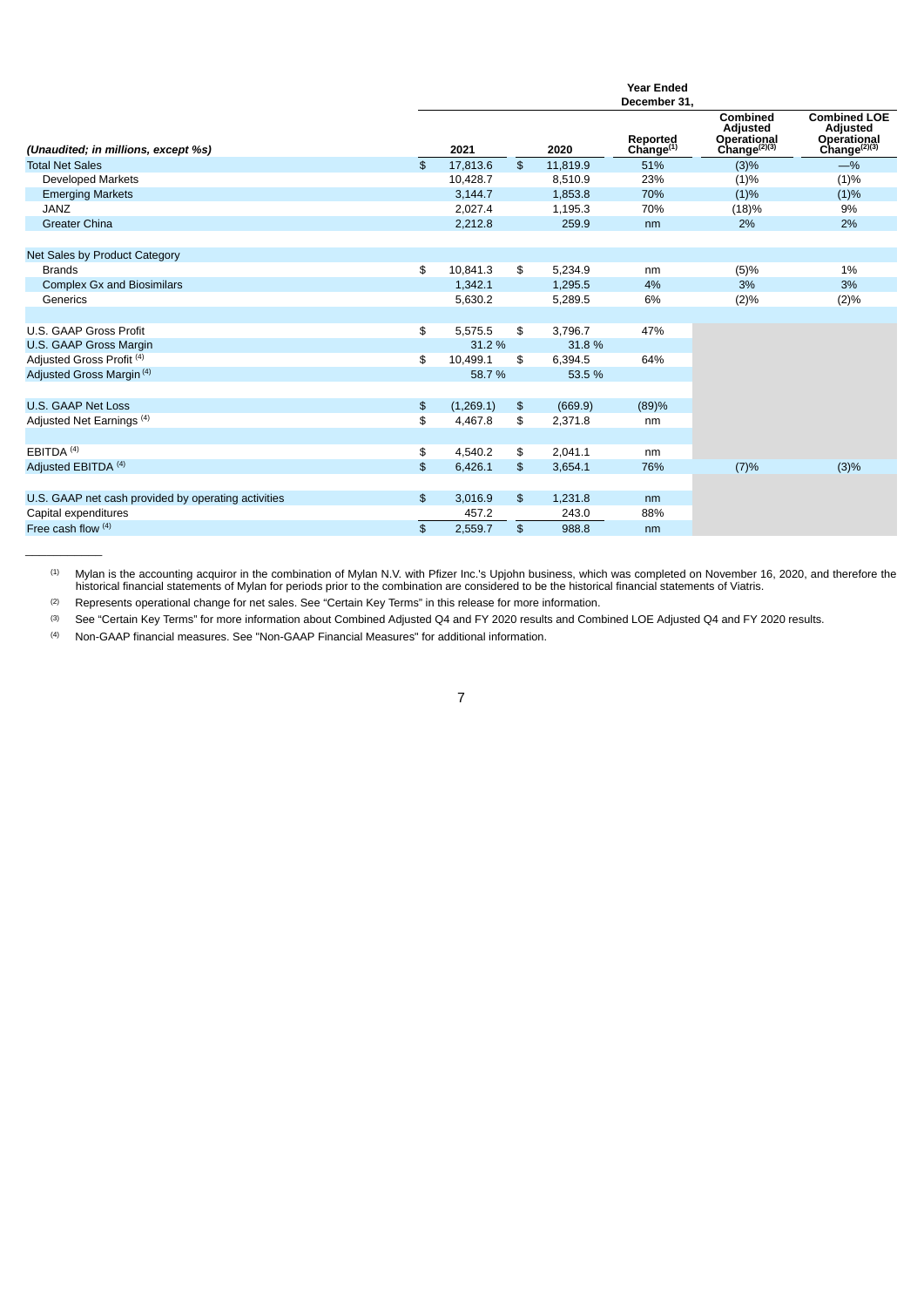### **Fourth Quarter Highlights**

- Fourth quarter 2021 net sales totaled \$4.33 billion, down 2% on an operational basis compared to combined adjusted Q4 2020 results, but flat on an operational basis compared to combined LOE adjusted Q4 2020 results, and performed better than expectations, driven by solid performance across all four of our segments—Developed Markets, Emerging Markets, JANZ, and Greater China.
- Brands performed on track with expectations, driven by products such as Lipitor®, Lyrica® and the Thrombosis portfolio.
- Complex generics and biosimilars delivered strong growth while managing competition on Wixela Inhub® and Xulane®.
- Generics, which include diversified product forms such as extended-release oral solids, injectables, transdermals and topicals, performed better than expected, driven primarily by favorability in the JANZ and Emerging Markets segments.
- The Company generated \$117 million in new product revenues (as defined in "Certain Key Terms" below) in the fourth quarter.
- The Company generated \$326 million of free cash flow in the fourth quarter, primarily driven by solid U.S. GAAP net cash provided by operating activities of \$523 million in the quarter.
- Continued solid progress in advancing key pipeline programs for biosimilars, complex products and complex injectables, including the launch of Semglee® as the first interchangeable biosimilar in the U.S.

#### **Full-Year 2021 Highlights**

- Full-year 2021 net sales totaled \$17.81 billion, down 3% on an operational basis compared to combined adjusted full-year 2020 results, but flat on an operational basis compared to combined LOE adjusted full-year 2020 results, and performed better than expectations, driven by solid performance across all four of our segments—Developed Markets, Emerging Markets, JANZ, and Greater China.
- Brands performed on track with expectations, driven by products such as Viagra®, Lipitor®, Lyrica® and the Thrombosis portfolio.
- Complex generics and biosimilars delivered strong growth while managing competition on Wixela Inhub® and Xulane®.
- Generics performed better than expected, driven primarily by favorability in the JANZ and Emerging Markets segments.
- The Company generated approximately \$700 million in new product revenues (as defined in "Certain Key Terms" below) for the fiscal year.
- The Company generated \$2.56 billion of free cash flow, primarily driven by solid U.S. GAAP net cash provided by operating activities of \$3.02 billion.
- Viatris paid quarterly cash dividends of approximately \$400 million during 2021. On January 4, 2022, the Company's Board of Directors declared a quarterly cash dividend of twelve cents (\$0.12) per share on the Company's issued and outstanding common stock, an increase of approximately 9% compared with previous quarters per share dividend, which will be payable on March 16, 2022, to shareholders of record as of the close of business on February 24, 2022.
- The Company has repaid approximately \$2.1 billion of debt.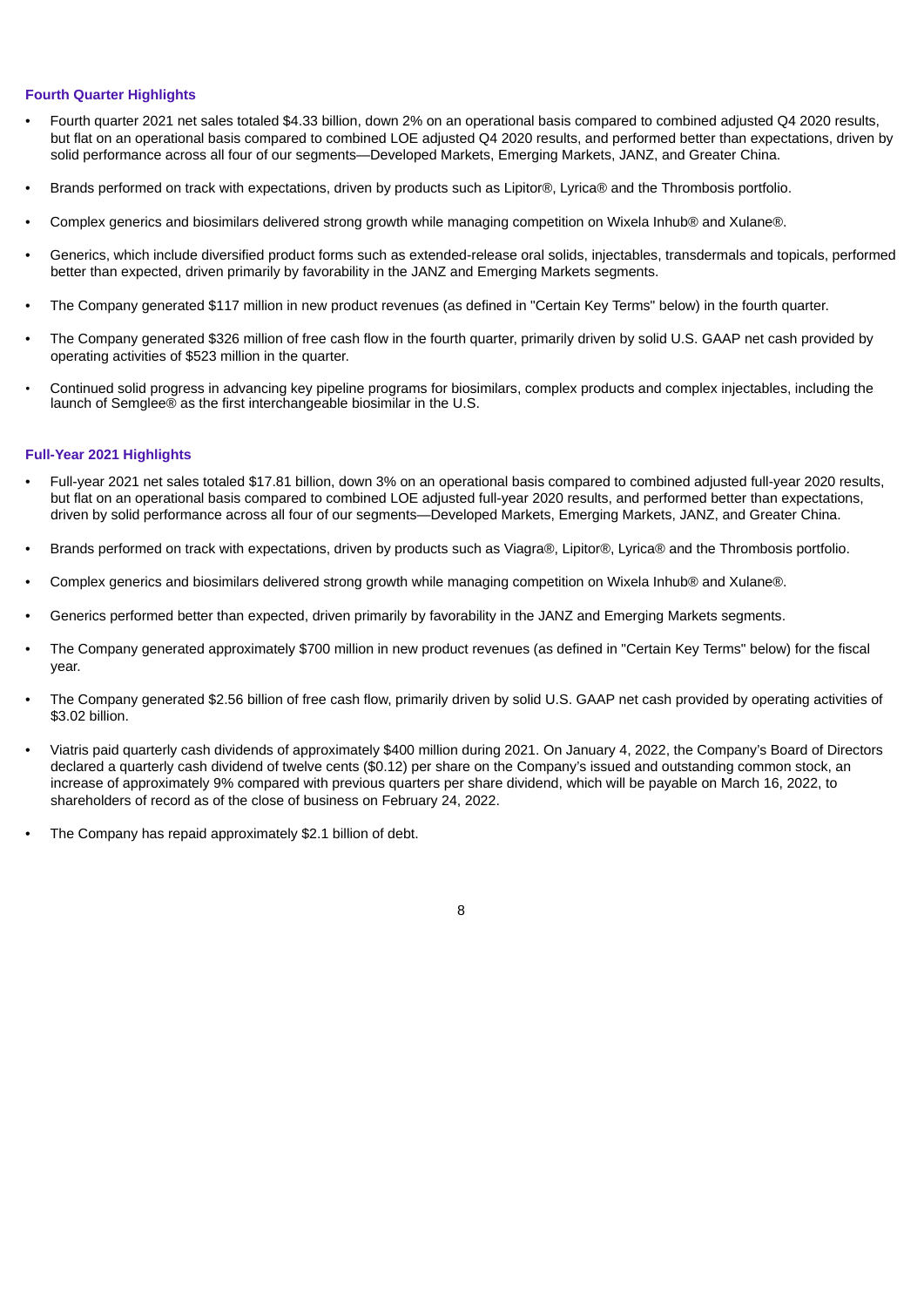#### **Non-GAAP Financial Measures**

#### **Certain Key Terms**

The combined measures described herein are calculated as indicated, are reflected as approximations and/or with rounding, and do not reflect pro forma results in accordance with ASC 805 or Article 11 of Regulation S-X. Such measures also do not reflect the effect of any purchase accounting adjustments, including but not limited to the elimination of intercompany sales and the fair value of assets and liabilities. Viatris believes these combined 2020 measures provide useful information to understanding and assessing our 2021 performance because they include both Mylan and Upjohn business results, adjusted as set forth below, whereas historical financial information of Viatris prior to November 16, 2020, only represents Mylan's historical results as Mylan is considered the accounting acquiror of the Upjohn business.

Combined Adjusted Q4 and FY 2020 results refer to the sum of (i) Mylan's standalone results, (ii) the standalone carve-out results from the Upjohn Business for the nine months ended September 30, 2020, and estimated results from the Upjohn Business for the period from October 1, 2020 through the closing of the Combination, and (iii) Viatris' results for the period from November 16, 2020 through December 31, 2020, adjusted for product divestitures in connection with the Combination and sales to Pfizer for pharmaceutical products provided under its U.S. healthcare plan.

Combined LOE Adjusted Q4, and FY 2020 results refer to Combined Adjusted Q4 and FY 2020 results, adjusted for the impact of loss of exclusivity ("LOE") of Lyrica and Celebrex in Japan which occurred during Q4 2020.

New product sales, new product launches or new product revenues refer to revenue from new products launched in 2021 and the carryover impact of new products, including business development, launched within the last twelve months (e.g., acquisition of Aspen's thrombosis business in November 2020).

Operational change refers to constant currency percentage change and is derived by translating net sales or revenues for the current periods presented at prior year comparative period exchange rates, and in doing so shows the percentage change from 2021 constant currency net sales or revenues to the corresponding amount in the prior year.

#### **Non-GAAP Financial Measures**

This press release includes the presentation and discussion of certain financial information that differs from what is reported under accounting principles generally accepted in the United States ("U.S. GAAP"). These non-GAAP financial measures, including, but not limited to, adjusted gross profit, adjusted gross margins, adjusted net earnings, EBITDA, adjusted EBITDA, free cash flow, adjusted R&D and as a % of total revenues, adjusted SG&A and as a % of total revenues, adjusted earnings from operations, adjusted interest expense, adjusted other income, net, adjusted effective tax rate, biosimilars 2022E adjusted EBITDA, gross leverage ratio, long-term gross leverage target, constant currency total revenues and constant currency net sales are presented in order to supplement investors' and other readers' understanding and assessment of the financial performance of Viatris Inc. ("Viatris" or the "Company"). Free cash flow refers to U.S. GAAP net cash provided by operating activities, less capital expenditures. Management uses these measures internally for forecasting, budgeting, measuring its operating performance, and incentive-based awards. Primarily due to acquisitions and other significant events which may impact comparability of our periodic operating results, Viatris believes that an evaluation of its ongoing operations (and comparisons of its current operations with historical and future operations) would be difficult if the disclosure of its financial results was limited to financial measures prepared only in accordance with U.S. GAAP. We believe that non-GAAP financial measures are useful supplemental information for our investors and when considered together with our U.S. GAAP financial measures and the reconciliation to the most directly comparable U.S. GAAP financial measure, provide a more complete understanding of the factors and trends affecting our operations. The financial performance of the Company is measured by senior management, in part, using adjusted metrics included herein, along with other performance metrics. In addition, the Company believes that including EBITDA and supplemental adjustments applied in presenting adjusted EBITDA is appropriate to provide additional information to investors to demonstrate the Company's ability to comply with financial debt covenants and assess the Company's ability to incur additional indebtedness. The Company also believes that adjusted EBITDA better focuses management on the Company's underlying operational results and true business performance and is used, in part, for management's incentive compensation. We also report sales performance using the non-GAAP financial measures of "constant currency", also referred to herein as "operational change", total revenues and net sales. These measures provide information on the change in total revenues and net sales assuming that foreign currency exchange rates had not changed between the prior and current period. The comparisons presented at constant currency rates reflect comparative local currency sales at the prior year's foreign exchange rates. We routinely evaluate our net sales and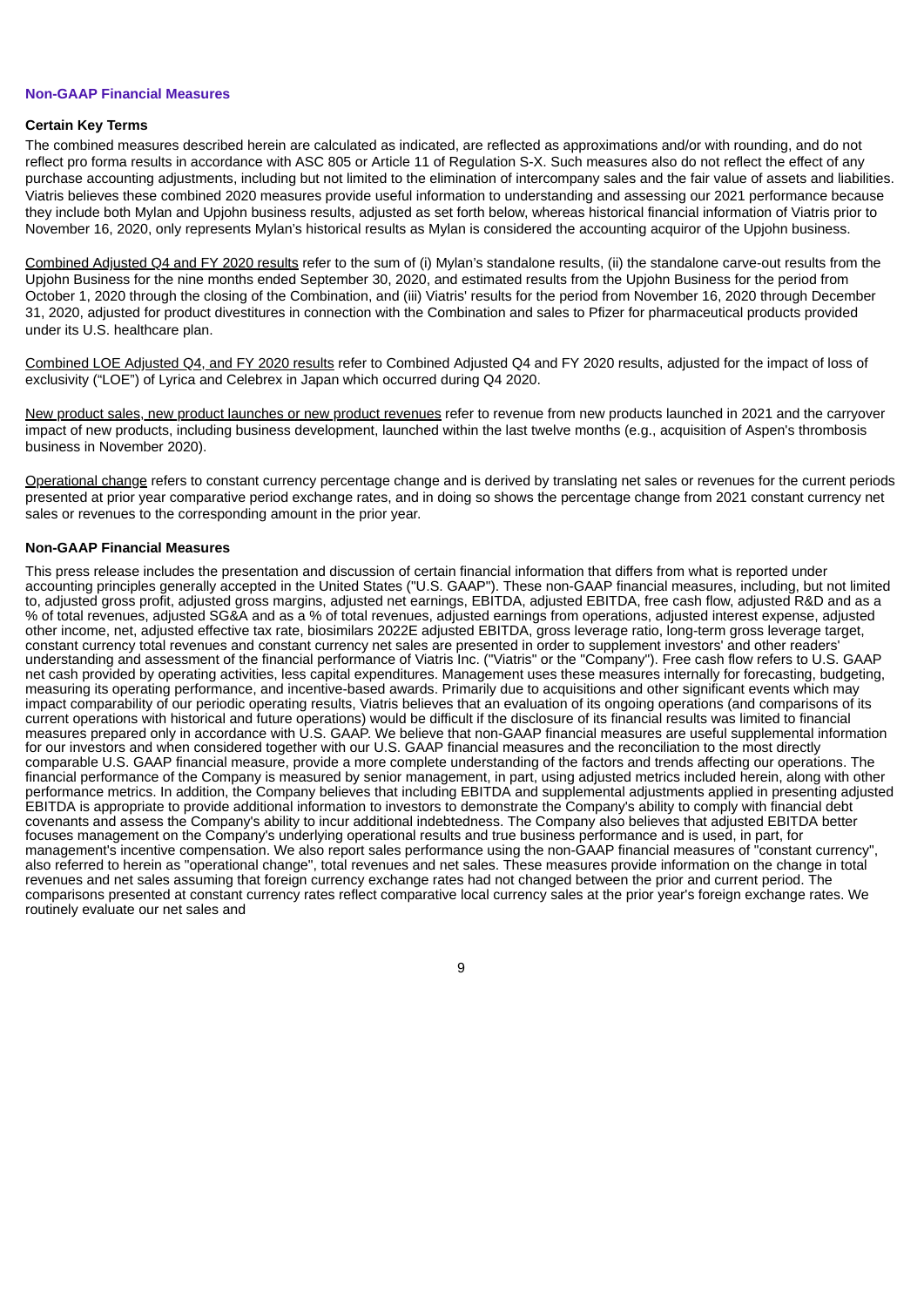total revenues performance at constant currency so that sales results can be viewed without the impact of foreign currency exchange rates, thereby facilitating a period-to-period comparison of our operational activities and believe that this presentation also provides useful information to investors for the same reason. The "Summary of Total Revenues by Segment" table below compares net sales on an actual and constant currency basis for each reportable segment for the three and twelve months ended December 31, 2021, and 2020 as well as for total revenues. Also, set forth below, Viatris has provided reconciliations of such non-GAAP financial measures to the most directly comparable U.S. GAAP financial measures. Investors and other readers are encouraged to review the related U.S. GAAP financial measures and the reconciliations of the non-GAAP measures to their most directly comparable U.S. GAAP measures set forth below, and investors and other readers should consider non-GAAP measures only as supplements to, not as substitutes for or as superior measures to, the measures of financial performance prepared in accordance with U.S. GAAP. For additional information regarding the components and uses of Non-GAAP financial measures, refer to Management's Discussion and Analysis of Financial Condition and Results of Operations--Use of Non-GAAP Financial Measures section of Viatris' Annual Report on Form 10-K for the year ended December 31, 2021.

#### **About Viatris**

Viatris Inc. (NASDAQ: VTRS) is a new kind of healthcare company, empowering people worldwide to live healthier at every stage of life. We provide access to medicines, advance sustainable operations, develop innovative solutions and leverage our collective expertise to connect more people to more products and services through our one-of-a-kind Global Healthcare Gateway®. Formed in November 2020, Viatris brings together scientific, manufacturing and distribution expertise with proven regulatory, medical, and commercial capabilities to deliver high-quality medicines to patients in more than 165 countries and territories. Viatris' portfolio comprises more than 1,400 approved molecules across a wide range of therapeutic areas, spanning both non-communicable and infectious diseases, including globally recognized brands, complex generic and branded medicines, a portfolio of biosimilars and a variety of over-the-counter consumer products. With a global workforce of approximately 37,000, Viatris is headquartered in the U.S., with global centers in Pittsburgh, Shanghai and Hyderabad, India. Learn more at **viatris.com** and **investor.viatris.com**, and connect with us on Twitter at **@ViatrisInc**, **LinkedIn** and **YouTube**.

#### **Forward-Looking Statements**

This release contains "forward-looking statements". These statements are made pursuant to the safe harbor provisions of the Private Securities Litigation Reform Act of 1995. Such forward-looking statements may include, without limitation, 2022 guidance; Company completes comprehensive strategic review and unveils plan to reshape the Company for the future; announces combination of its Biosimilars portfolio with Biocon Biologics in exchange for up to \$3.335 billion representing an attractive 16.5x multiple to Viatris of the Company's Biosimilars 2022E Adjusted EBITDA, the first in a series of expected initiatives anticipated to unlock up to an additional \$6 billion in pre-tax proceeds by the end of 2023; Board of Directors authorizes a Share Repurchase Program of up to \$1 billion, maintaining Company commitment to return capital to shareholders; Biocon Biologics Transaction consists of pre-tax consideration of up to \$3.335 billion, including \$2 billion in upfront cash, \$1 billion of convertible preferred equity representing a stake of at least 12.9% in Biocon Biologics (on a fully diluted basis), and up to \$335 million of additional payments that are expected to be paid in 2024; transaction is expected to close in second half of 2022; material benefits of the transaction upon closing, including: crystalizes value accretion at approximately triple current standalone multiple, nearly 2/3 in immediate cash proceeds, additional potential upside participation through equity stake with governance participation; frees up R&D and capital spend to redeploy in a more concentrated way, enhances immediate additional availability of capital to accelerate reinvestment into business or share repurchases, accelerates Phase I financial commitments, reduces complexity and execution risk, enhances Viatris' margin profile; reshaping plan also identified other select assets which the Company expects will unlock additional value; first Global Healthcare Gateway® transaction focused on Ophthalmology; as part of the Biocon Biologics transaction the Company will contribute its biosimilars portfolio to Biocon Biologics, which will become a uniquely positioned, vertically integrated company that we expect to be a global biosimilars leader; upon closing, the transaction is expected to provide Viatris with immediate, enhanced financial flexibility, and accelerate its Phase I financial commitments; Viatris intends to continue to invest in expanding its commercial and scientific capabilities in key focus areas for the future, while continuing to participate in the global biosimilars market through its ownership position in Biocon Biologics; under the terms of the agreement, Viatris will contribute to Biocon Biologics its biosimilars portfolio and related commercial and operational capabilities, amounting to 2022 estimated revenue of approximately \$875 million and 2022 estimated adjusted EBITDA of approximately \$200 million; Viatris will also have certain priority rights with respect to certain liquidity events; pursuant to the transaction documents, Biocon Biologics will target an IPO in India as early as late 2023; Viatris also has the right to designate one member of the Biocon Biologics Board and intends to appoint its President, Rajiv Malik, to this seat; the companies will also enter into a TSA, pursuant to which Viatris will provide certain transition services for an expected two-year period, including commercialization services; the Board of Directors has worked closely and strategically with the management team to develop a future direction for Viatris that will not only unlock immediate value but will also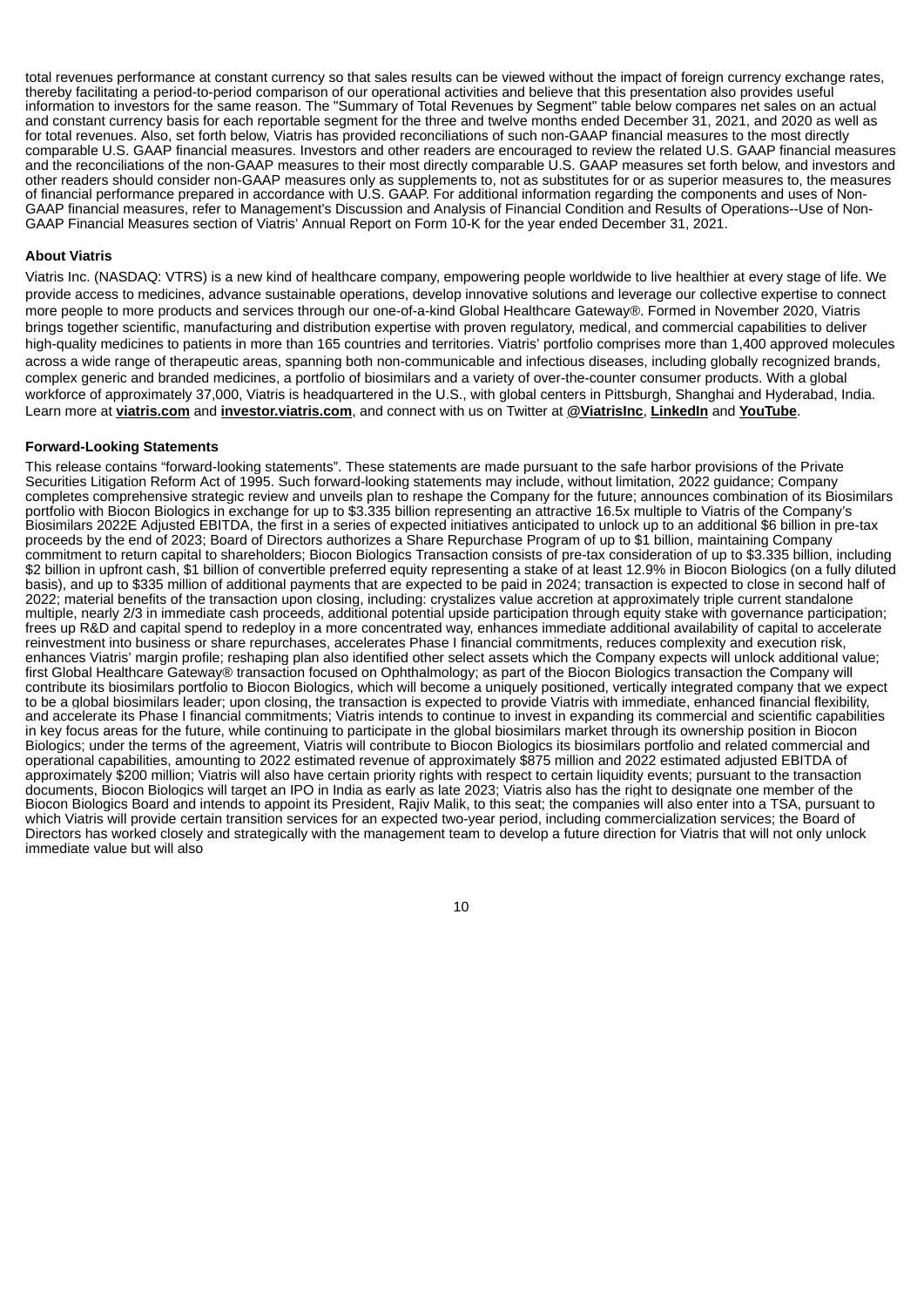create a simpler, stronger and more focused company; we have identified opportunities that we believe will generate up to approximately \$9 billion in pre-tax proceeds, through the Biocon Biologics transaction and the divestment of assets that are non-core to our future; we believe that unlocking this value will give us significant financial flexibility to further reshape the Company, simplifying and optimizing our business, building a more durable higher-margin portfolio focused on three key therapeutic areas—ophthalmology, gastrointestinal, dermatologymaximizing total shareholder return; we believe the transaction enables us to participate in this space in a more optimized way while unlocking substantial trapped value; we believe we are well positioned to leverage the proceeds generated by the transaction with Biocon Biologics to increase our future R&D investments; we are excited to continue our journey of moving up the value chain and leveraging our capabilities to focus on more complex and novel products; we believe that our robust R&D engine and scientific capabilities combined with our proven results in delivering on our pipeline strongly positions us to bring medicines that target gaps in healthcare to patients around the world; our strong 2021 financial and operational performance provides a firm foundation from which to build upon and sets us up for a solid start in 2022; we believe that executing on our recently announced initiatives will not only unlock value and provide additional access to capital but will also accelerate our Phase I financial commitments, increase our investments into the business, while returning additional capital to our shareholders, including our announced Board authorization of a share repurchase program; Viatris is committed to increasing investment in R&D development to up to approximately 9% of total revenues by 2026 and will focus on business development through its Global Healthcare Gateway® to additionally drive our efforts; the Company has agreed, subject to approval by the Court, to a \$264 million settlement, while denying any allegation of wrongdoing, to resolve the EpiPen® Auto-Injector indirect purchaser class action cases pending in the U.S. District Court for the District of Kansas; the resolution of these indirect purchaser cases will allow the Company to move forward and continue focusing on its strategic priorities and its mission of empowering people worldwide to live healthier at every stage of life; quarterly dividend of twelve cents (\$0.12) for each issued and outstanding share of the company's common stock payable on March 16, 2022 to shareholders of record at the close of business on February 24, 2022; statements about the pending transaction between Viatris and Biocon Biologics Limited ("Biocon Biologics") pursuant to which Viatris will contribute its biosimilar products and programs (the "biosimilars portfolio") to Biocon Biologics in exchange for cash consideration and a convertible preferred equity interest in Biocon Biologics (the "Biocon Biologics Transaction"); and statements about the transaction pursuant to which Mylan N.V. ("Mylan") combined with Pfizer Inc.'s Upjohn business (the "Upjohn Business") in a Reverse Morris Trust transaction (the "Combination") and Upjohn Inc. became the parent entity of the combined Upjohn Business and Mylan business and was renamed "Viatris Inc.", the benefits and synergies of the Combination or our global restructuring program, future opportunities for the Company and its products and any other statements regarding the Company's future operations, financial or operating results, capital allocation, dividend policy and payments, debt ratio and covenants, anticipated business levels, future earnings, planned activities, anticipated growth, market opportunities, strategies, competitions, commitments, confidence in future results, efforts to create, enhance or otherwise unlock the value of our unique global platform, and other expectations and targets for future periods. Forward-looking statements may often be identified by the use of words such as "will", "may", "could", "should", "would", "project", "believe", "anticipate", "expect", "plan", "estimate", "forecast", "potential", "pipeline", "intend", "continue", "target", "seek" and variations of these words or comparable words. Because forward-looking statements inherently involve risks and uncertainties, actual future results may differ materially from those expressed or implied by such forward-looking statements. Factors that could cause or contribute to such differences include, but are not limited to: the integration of Mylan and the Upjohn Business or the implementation of the Company's global restructuring program being more difficult, time consuming or costly than expected; the pending Biocon Biologics transaction may not achieve its intended benefits; the possibility that the Company may be unable to achieve expected benefits, synergies and operating efficiencies in connection with the Combination or its global restructuring program within the expected timeframe or at all; the possibility that the Company may be unable to successfully integrate Mylan and the Upjohn Business or implement its global restructuring program; operational or financial difficulties or losses associated with the Company's reliance on agreements with Pfizer in connection with the Combination, including with respect to transition services; the possibility that the Company may be unable to achieve all intended benefits of its strategic initiatives; the potential impact of public health outbreaks, epidemics and pandemics, including the ongoing challenges and uncertainties posed by the COVID-19 pandemic; the Company's failure to achieve expected or targeted future financial and operating performance and results; actions and decisions of healthcare and pharmaceutical regulators; changes in relevant laws and regulations, including but not limited to changes in tax, healthcare and pharmaceutical laws and regulations globally (including the impact of potential tax reform in the U.S.); the ability to attract and retain key personnel; the Company's liquidity, capital resources and ability to obtain financing; any regulatory, legal or other impediments to the Company's ability to bring new products to market, including but not limited to "at-risk launches"; success of clinical trials and the Company's or its partners' ability to execute on new product opportunities and develop, manufacture and commercialize products; any changes in or difficulties with the Company's manufacturing facilities, including with respect to inspections, remediation and restructuring activities, supply chain or inventory or the ability to meet anticipated demand; the scope, timing and outcome of any ongoing legal proceedings, including government inquiries or investigations, and the impact of any such proceedings on the Company; any significant breach of data security or data privacy or disruptions to our information technology systems; risks associated with having significant operations globally; the ability to protect intellectual property and preserve intellectual property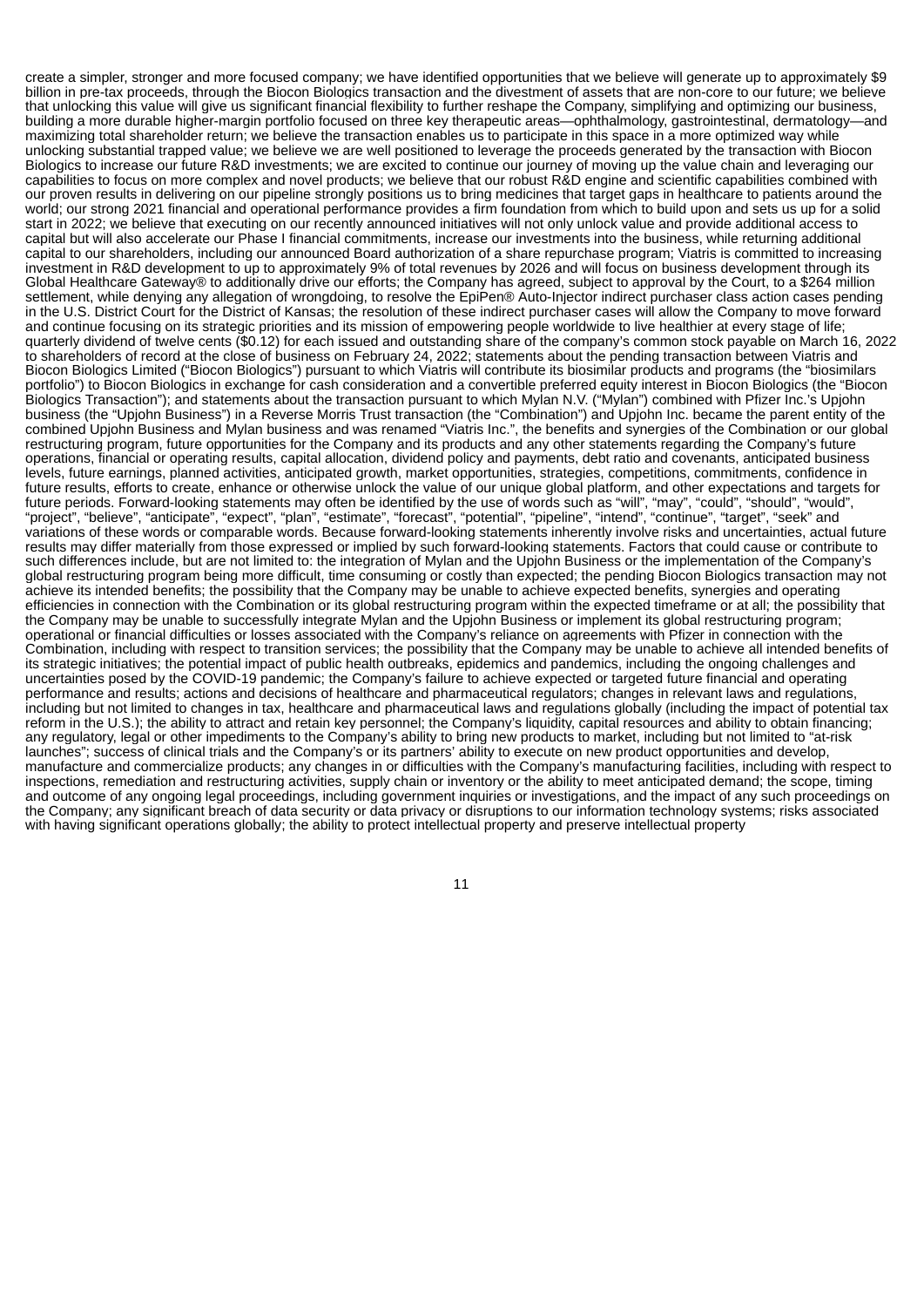rights; changes in third-party relationships; the effect of any changes in the Company's or its partners' customer and supplier relationships and customer purchasing patterns, including customer loss and business disruption being greater than expected following the Combination; the impacts of competition, including decreases in sales or revenues as a result of the loss of market exclusivity for certain products; changes in the economic and financial conditions of the Company or its partners; uncertainties regarding future demand, pricing and reimbursement for the Company's products; uncertainties and matters beyond the control of management, including but not limited to general political and economic conditions, inflation rates and global exchange rates; and inherent uncertainties involved in the estimates and judgments used in the preparation of financial statements, and the providing of estimates of financial measures, in accordance with U.S. GAAP and related standards or on an adjusted basis. For more detailed information on the risks and uncertainties associated with Viatris, see the risks described in Part I, Item 1A of the Company's Annual Report on Form 10-K for the year ended December 31, 2020, as amended, the Company's Annual Report on Form 10-K for the year ended December 31, 2021, which is expected to be filed with the SEC on February 28, 2022, and our other filings with the SEC. You can access Viatris' filings with the SEC through the SEC website at www.sec.gov or through our website, and Viatris strongly encourages you to do so. Viatris routinely posts information that may be important to investors on our website at investor.viatris.com, and we use this website address as a means of disclosing material information to the public in a broad, non-exclusionary manner for purposes of the SEC's Regulation Fair Disclosure (Reg FD). The contents of our website are not incorporated into this release or our other filings with the SEC. Viatris undertakes no obligation to update any statements herein for revisions or changes after the date of this release other than as required by law.

#### **Contacts**

**MEDIA**

Jennifer Mauer +1.724.514.1968 Communications@viatris.com Jennifer.Mauer@viatris.com

### **INVESTORS**

Bill Szablewski +1.724.514.1813 InvestorRelations@viatris.com William.Szablewski@viatris.com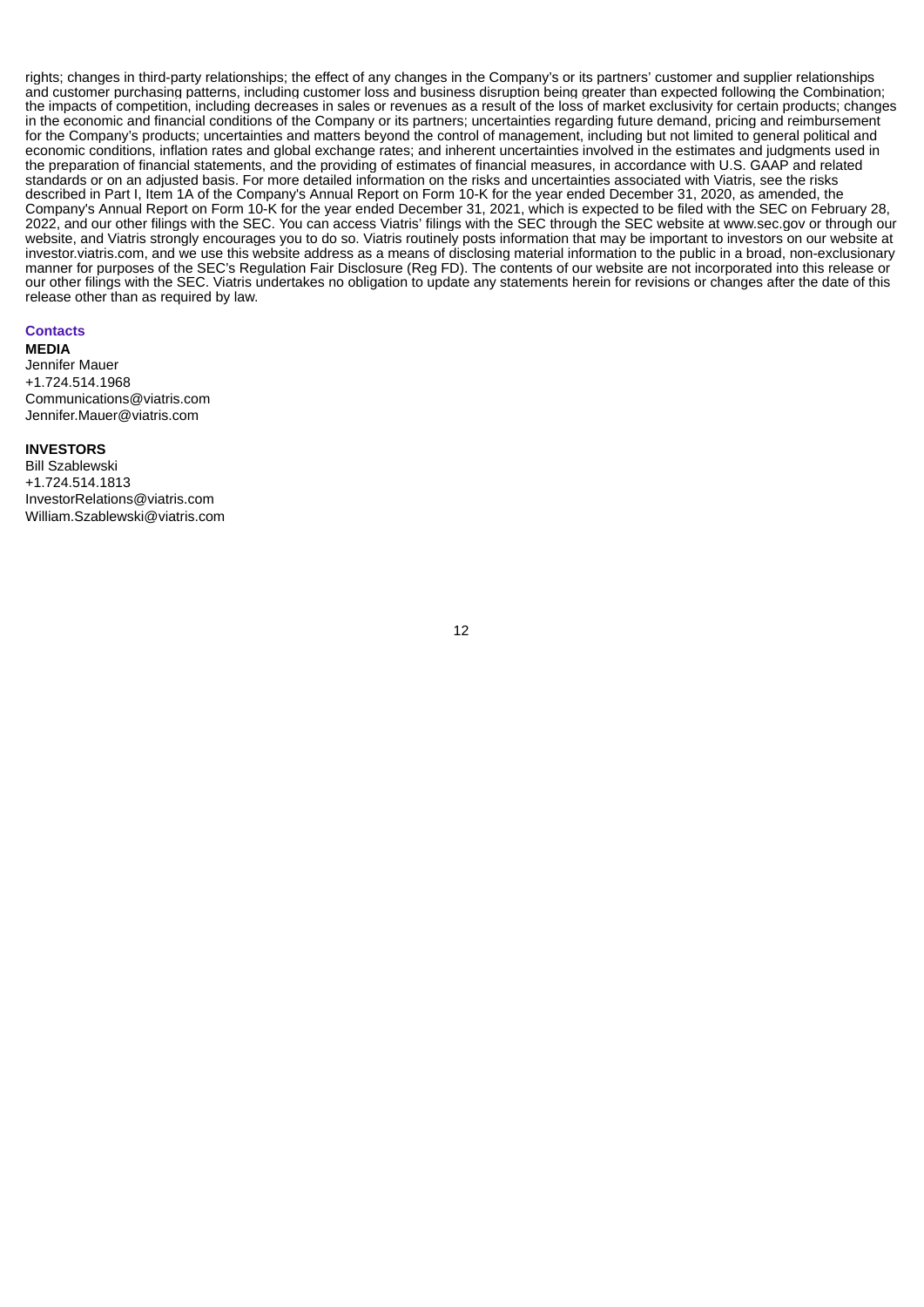### **Viatris Inc. and Subsidiaries Condensed Consolidated Statements of Operations** (Unaudited; in millions, except per share amounts)

|                                                          | <b>Three Months Ended</b><br>December 31. |         |               |           |    | <b>Year Ended</b><br>December 31. |    |          |  |
|----------------------------------------------------------|-------------------------------------------|---------|---------------|-----------|----|-----------------------------------|----|----------|--|
|                                                          |                                           | 2021    |               | 2020      |    | 2021                              |    | 2020     |  |
| Revenues:                                                |                                           |         |               |           |    |                                   |    |          |  |
| Net sales                                                | \$                                        | 4,331.3 | \$            | 3,587.7   | \$ | 17,813.6                          | \$ | 11,819.9 |  |
| Other revenues                                           |                                           | 10.3    |               | 35.8      |    | 72.7                              |    | 126.1    |  |
| <b>Total revenues</b>                                    |                                           | 4,341.6 |               | 3,623.5   |    | 17,886.3                          |    | 11,946.0 |  |
| Cost of sales                                            |                                           | 2,795.2 |               | 2,917.1   |    | 12,310.8                          |    | 8,149.3  |  |
| Gross profit                                             |                                           | 1,546.4 |               | 706.4     |    | 5,575.5                           |    | 3,796.7  |  |
| Operating expenses:                                      |                                           |         |               |           |    |                                   |    |          |  |
| Research and development                                 |                                           | 267.2   |               | 154.8     |    | 751.1                             |    | 555.1    |  |
| Selling, general and administrative                      |                                           | 1,082.9 |               | 1,361.4   |    | 4,529.2                           |    | 3,344.6  |  |
| Litigation settlements and other contingencies, net      |                                           | 273.9   |               | 71.3      |    | 329.2                             |    | 107.8    |  |
| Total operating expenses                                 |                                           | 1,624.0 |               | 1,587.5   |    | 5.609.5                           |    | 4,007.5  |  |
| Loss from operations                                     |                                           | (77.6)  |               | (881.1)   |    | (34.0)                            |    | (210.8)  |  |
| Interest expense                                         |                                           | 148.2   |               | 144.4     |    | 636.2                             |    | 497.8    |  |
| Other (income) expense, net                              |                                           | (21.9)  |               | (12.0)    |    | (5.8)                             |    | 12.6     |  |
| Loss before income taxes                                 |                                           | (203.9) |               | (1,013.5) |    | (664.4)                           |    | (721.2)  |  |
| Income tax provision (benefit)                           |                                           | 59.9    |               | (97.7)    |    | 604.7                             |    | (51.3)   |  |
| <b>Net loss</b>                                          |                                           | (263.8) |               | (915.8)   |    | (1,269.1)                         |    | (669.9)  |  |
| Loss per share attributable to Viatris Inc. shareholders |                                           |         |               |           |    |                                   |    |          |  |
| <b>Basic</b>                                             | \$                                        | (0.22)  | $\frac{4}{5}$ | (1.07)    | \$ | (1.05)                            | \$ | (1.11)   |  |
| <b>Diluted</b>                                           | \$                                        | (0.22)  | \$            | (1.07)    | \$ | (1.05)                            | \$ | (1.11)   |  |
| Weighted average shares outstanding:                     |                                           |         |               |           |    |                                   |    |          |  |
| <b>Basic</b>                                             |                                           | 1.209.4 |               | 854.4     |    | 1,208.8                           |    | 601.2    |  |
| <b>Diluted</b>                                           |                                           | 1,209.4 |               | 854.4     |    | 1,208.8                           |    | 601.2    |  |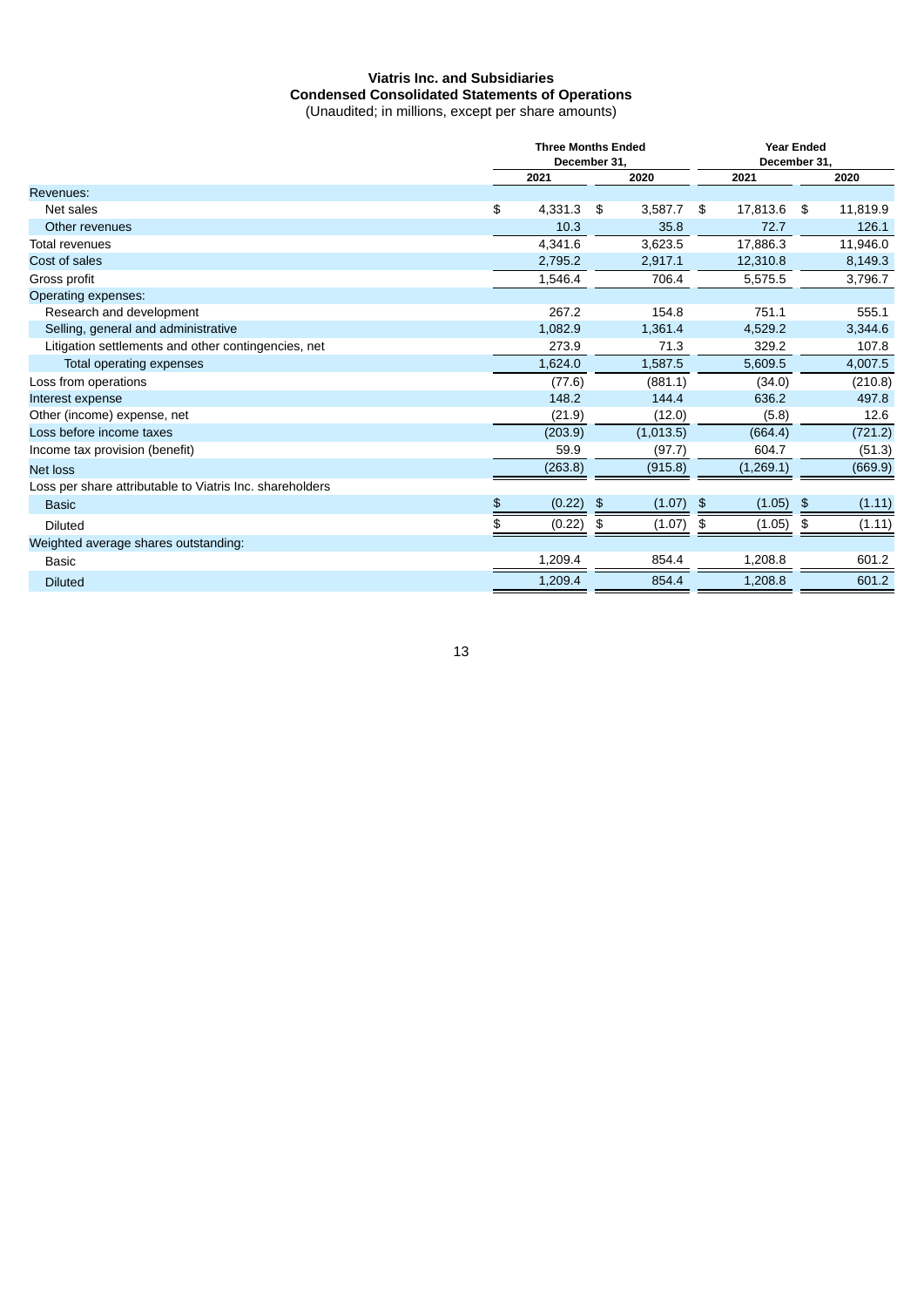### **Viatris Inc. and Subsidiaries Condensed Consolidated Balance Sheets** (Unaudited; in millions)

|                                                                   |     | December 31.<br>2021 |    | December 31,<br>2020 |  |
|-------------------------------------------------------------------|-----|----------------------|----|----------------------|--|
| <b>ASSETS</b>                                                     |     |                      |    |                      |  |
| Assets                                                            |     |                      |    |                      |  |
| <b>Current assets</b>                                             |     |                      |    |                      |  |
| Cash and cash equivalents                                         | \$  | 701.2                | \$ | 844.4                |  |
| Accounts receivable, net                                          |     | 4,266.4              |    | 4,843.8              |  |
| Inventories                                                       |     | 3,977.7              |    | 5,471.9              |  |
| Prepaid expenses and other current assets                         |     | 1,957.6              |    | 1,707.4              |  |
| Total current assets                                              |     | 10,902.9             |    | 12,867.5             |  |
| Intangible assets, net                                            |     | 26,134.2             |    | 29,683.2             |  |
| Goodwill                                                          |     | 12,113.7             |    | 12,347.0             |  |
| Other non-current assets                                          |     | 5,692.0              |    | 6,655.3              |  |
| Total assets                                                      | \$. | 54,842.8             | \$ | 61,553.0             |  |
| <b>LIABILITIES AND EQUITY</b>                                     |     |                      |    |                      |  |
| Liabilities                                                       |     |                      |    |                      |  |
| Current portion of long-term debt and other long-term obligations | \$  | 1,877.5              | \$ | 2,308.5              |  |
| <b>Current liabilities</b>                                        |     | 8,006.9              |    | 8,254.4              |  |
| Long-term debt                                                    |     | 19,717.1             |    | 22,429.2             |  |
| Other non-current liabilities                                     |     | 4,748.6              |    | 5,606.8              |  |
| <b>Total liabilities</b>                                          |     | 34,350.1             |    | 38,598.9             |  |
| Shareholders' equity                                              |     | 20,492.7             |    | 22,954.1             |  |
| Total liabilities and equity                                      | \$  | 54,842.8             | \$ | 61,553.0             |  |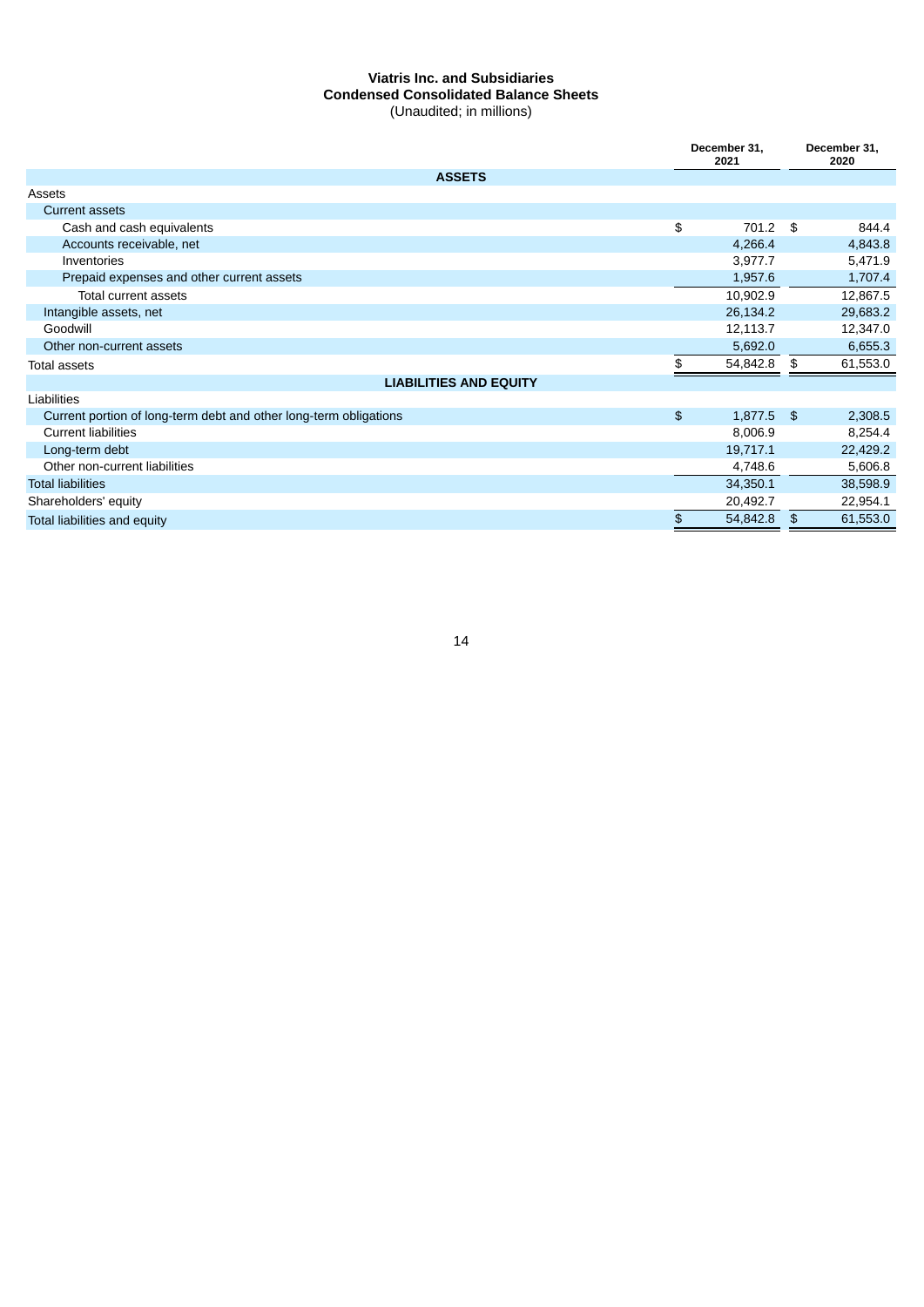### **Viatris Inc. and Subsidiaries Select Key Product Net Sales, on a Consolidated Basis Three and Twelve Months Ended December 31, 2021 (Unaudited)**

| (In millions)                      |               | Three months ended<br>December 31, 2021 | <b>Twelve months ended</b><br>December 31, 2021 |  |  |  |
|------------------------------------|---------------|-----------------------------------------|-------------------------------------------------|--|--|--|
| <b>Select Key Global Products</b>  |               |                                         |                                                 |  |  |  |
| Lipitor $@$                        | $\frac{2}{3}$ | $390.3$ \$                              | 1,663.2                                         |  |  |  |
| Norvasc <sup>®</sup>               |               | 188.8                                   | 824.7                                           |  |  |  |
| Lyrica $@$                         |               | 172.6                                   | 728.5                                           |  |  |  |
| Viagra ®                           |               | 121.4                                   | 533.8                                           |  |  |  |
| Celebrex ®                         |               | 87.1                                    | 344.4                                           |  |  |  |
| Creon ®                            |               | 78.1                                    | 309.8                                           |  |  |  |
| Effexor ®                          |               | 77.2                                    | 316.8                                           |  |  |  |
| Zoloft ®                           |               | 75.5                                    | 284.3                                           |  |  |  |
| EpiPen <sup>®</sup> Auto-Injectors |               | 54.4                                    | 391.7                                           |  |  |  |
| Xalabrands                         |               | 54.0                                    | 226.0                                           |  |  |  |
|                                    |               |                                         |                                                 |  |  |  |
| <b>Select Key Segment Products</b> |               |                                         |                                                 |  |  |  |
| Influvac ®                         | \$            | $134.0$ \$                              | 299.3                                           |  |  |  |
| Amitiza ®                          |               | 54.0                                    | 201.5                                           |  |  |  |
| Xanax $\circledR$                  |               | 44.4                                    | 185.9                                           |  |  |  |
| Yupelri ®                          |               | 43.8                                    | 161.9                                           |  |  |  |
| Dymista $@$                        |               | 38.1                                    | 168.0                                           |  |  |  |
|                                    |               |                                         |                                                 |  |  |  |

The Company does not disclose net sales for any products considered competitively sensitive. (a)

 $\overline{\phantom{a}}$  , where  $\overline{\phantom{a}}$ 

 $<sup>(b)</sup>$  Products disclosed may change in future periods, including as a result of seasonality, competition or new product launches.</sup>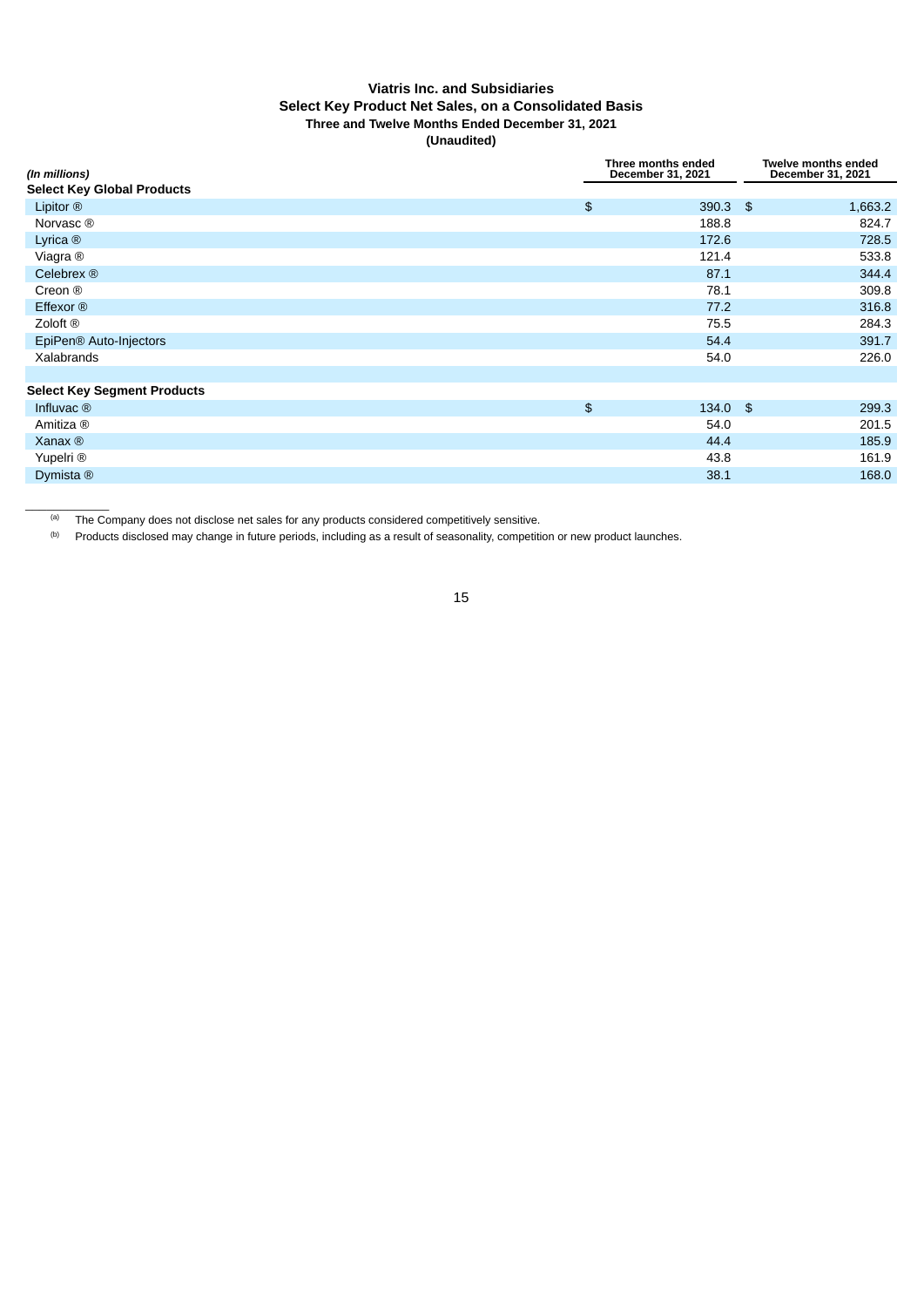#### **Viatris Inc. and Subsidiaries Reconciliation of Non-GAAP Financial Measures** (Unaudited)

# *Reconciliation of U.S. GAAP Net Loss to Adjusted Net Earnings*

Below is a reconciliation of U.S. GAAP net loss to adjusted net earnings for the three months and year ended December 31, 2021, compared to the prior year period:

|                                                                                          | Three Months Ended December 31. |         |    |              |    | Year Ended December 31. |    |         |
|------------------------------------------------------------------------------------------|---------------------------------|---------|----|--------------|----|-------------------------|----|---------|
| (in millions)                                                                            |                                 | 2021    |    | 2020         |    | 2021                    |    | 2020    |
| U.S. GAAP net loss                                                                       | \$                              | (263.8) | \$ | $(915.8)$ \$ |    | (1,269.1)               | \$ | (669.9) |
| Purchase accounting related amortization (primarily included in cost of sales) (a)       |                                 | 695.0   |    | 861.1        |    | 4.039.7                 |    | 1,933.6 |
| Litigation settlements and other contingencies, net                                      |                                 | 273.9   |    | 71.3         |    | 329.2                   |    | 107.8   |
| Interest expense (primarily amortization of premiums and discounts on long term<br>debt) |                                 | (13.5)  |    | (4.0)        |    | (53.8)                  |    | 12.6    |
| Clean energy investments pre-tax loss                                                    |                                 | 9.7     |    | 11.0         |    | 61.9                    |    | 48.4    |
| Acquisition related costs (primarily included in SG&A) (b)                               |                                 | 84.9    |    | 395.4        |    | 234.6                   |    | 613.6   |
| Restructuring related costs (c)                                                          |                                 | 157.8   |    | 276.1        |    | 899.4                   |    | 323.1   |
| Share-based compensation expense                                                         |                                 | 22.5    |    | 29.4         |    | 111.2                   |    | 79.2    |
| Other special items included in:                                                         |                                 |         |    |              |    |                         |    |         |
| Cost of sales (d)                                                                        |                                 | 75.9    |    | 138.8        |    | 333.0                   |    | 438.1   |
| Research and development expense (e)                                                     |                                 | 71.1    |    | 1.4          |    | 83.2                    |    | 47.2    |
| Selling, general and administrative expense                                              |                                 | 10.1    |    | 31.7         |    | 49.5                    |    | 44.6    |
| Other expense, net                                                                       |                                 | (5.7)   |    | (0.4)        |    | (8.0)                   |    | (16.8)  |
| Tax effect of the above items and other income tax related items (f)                     |                                 | (146.2) |    | (245.4)      |    | (343.0)                 |    | (589.7) |
| Adjusted net earnings                                                                    | \$                              | 971.7   | \$ | 650.6        | \$ | 4.467.8                 | \$ | 2,371.8 |

Significant items for the three months and year ended December 31, 2021, include the following:

 $\mathcal{L}_\text{max}$  and  $\mathcal{L}_\text{max}$ 

 $<sup>(b)</sup>$  Acquisition related costs consist primarily of transaction costs including legal and consulting fees and integration activities.</sup>

 $^{\text{(c)}}$  For the three months ended December 31, 2021, charges of approximately \$135.2 million are included in cost of sales, approximately \$1.4 million are included in R&D, and approximately \$21.4 million are included in SG&A. For the year ended December 31, 2021, charges of approximately \$534.7 million are included in cost of sales, approximately \$13.3 million are included in R&D, and approximately \$351.5 million are included in SG&A.

 $<sup>(d)</sup>$  Costs incurred during the three months and year ended December 31, 2021, include incremental manufacturing variances and site remediation activities as a result of</sup> the activities at the Company's Morgantown plant of approximately \$16.1 million and \$123.4 million, respectively, and at other plants in the 2020 restructuring program of approximately \$39.8 million and \$143.3 million, respectively.

<sup>(e)</sup> Adjustments primarily relate to non-refundable payments related to development partner agreements.

 $<sup>(f)</sup>$  Adjusted for changes for uncertain tax positions and for certain impacts of the Combination.</sup>

Includes amortization of the purchase accounting inventory fair value adjustment related to the Combination totaling approximately \$1.19 billion for the year ended December 31, 2021. (a)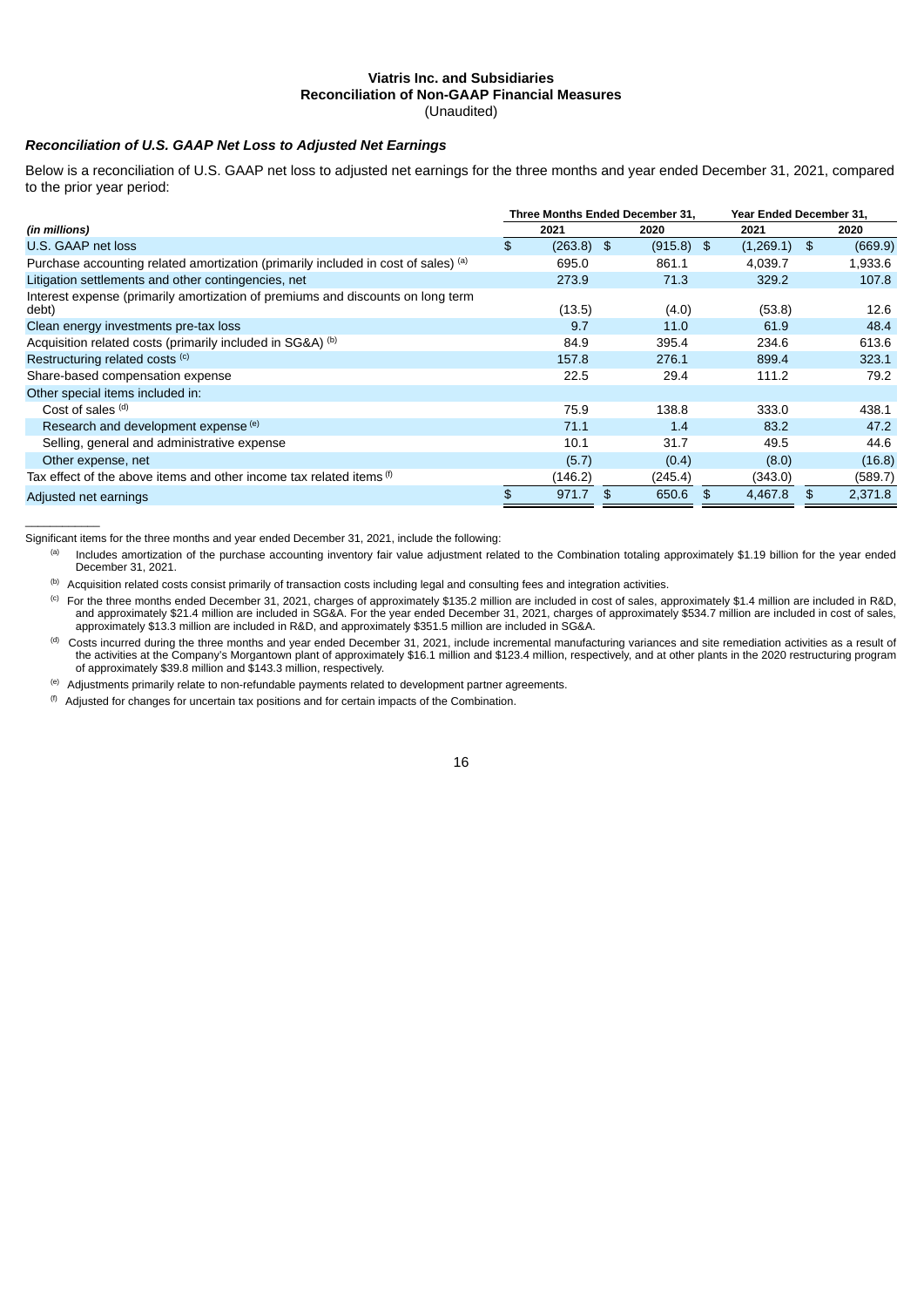### *Reconciliation of U.S. GAAP Net Loss to EBITDA and Adjusted EBITDA*

Below is a reconciliation of U.S. GAAP net loss to EBITDA and adjusted EBITDA for the three months and year ended December 31, 2021, compared to the prior year period:

|                                                                           | <b>Three Months Ended</b><br>December 31. |    | <b>Year Ended</b><br>December 31. |  |                |     |         |
|---------------------------------------------------------------------------|-------------------------------------------|----|-----------------------------------|--|----------------|-----|---------|
| (In millions)                                                             | 2021                                      |    | 2020                              |  | 2021           |     | 2020    |
| U.S. GAAP net loss                                                        | \$<br>$(263.8)$ \$                        |    | $(915.8)$ \$                      |  | $(1,269.1)$ \$ |     | (669.9) |
| Add / (deduct) adjustments:                                               |                                           |    |                                   |  |                |     |         |
| Net contribution attributable to equity method investments                | 9.7                                       |    | 11.0                              |  | 61.9           |     | 48.4    |
| Income tax provision (benefit)                                            | 59.9                                      |    | (97.7)                            |  | 604.7          |     | (51.3)  |
| Interest expense (a)                                                      | 148.2                                     |    | 144.4                             |  | 636.2          |     | 497.8   |
| Depreciation and amortization (b)                                         | 749.8                                     |    | 953.1                             |  | 4,506.5        |     | 2,216.1 |
| <b>EBITDA</b>                                                             | \$<br>703.8                               | \$ | $95.0$ \$                         |  | 4,540.2        | -\$ | 2,041.1 |
| Add adjustments:                                                          |                                           |    |                                   |  |                |     |         |
| Share-based compensation expense                                          | 22.5                                      |    | 29.4                              |  | 111.2          |     | 79.2    |
| Litigation settlements and other contingencies, net                       | 273.9                                     |    | 71.3                              |  | 329.2          |     | 107.8   |
| Restructuring, acquisition related and other special items <sup>(c)</sup> | 415.6                                     |    | 819.4                             |  | 1,445.5        |     | 1,426.0 |
| <b>Adjusted EBITDA</b>                                                    | \$<br>1,415.8                             |    | 1,015.1                           |  | 6,426.1        |     | 3,654.1 |

(a) Includes amortization of premiums and discounts on long-term debt.

Includes purchase accounting related amortization. (b)

\_\_\_\_\_\_\_\_\_\_\_\_

See items detailed in the Reconciliation of U.S. GAAP Net Loss to Adjusted Net Earnings. (c)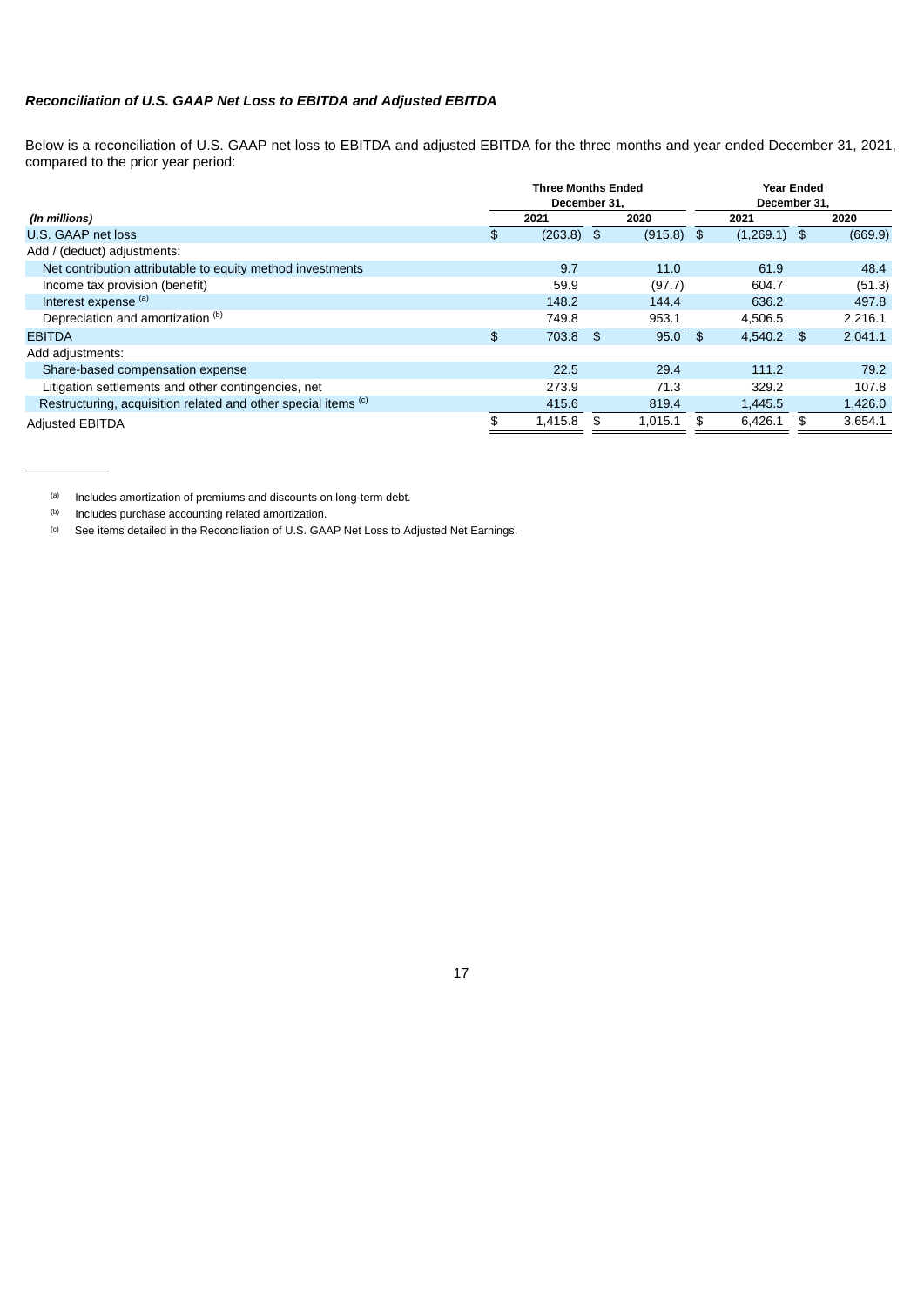#### **Summary of Total Revenues by Segment**

|                                 | <b>Three Months Ended</b><br>December 31. |     |         |          |                               |    |                                              |                                        |  |  |  |  |
|---------------------------------|-------------------------------------------|-----|---------|----------|-------------------------------|----|----------------------------------------------|----------------------------------------|--|--|--|--|
| (In millions, except %s)        | 2021                                      |     | 2020    | % Change | 2021 Currency<br>Impact $(1)$ |    | 2021 Constant<br>Currency<br><b>Revenues</b> | Constant<br>Currency %<br>Change $(2)$ |  |  |  |  |
| Net sales                       |                                           |     |         |          |                               |    |                                              |                                        |  |  |  |  |
| <b>Developed Markets</b>        | \$<br>2.560.8                             | -\$ | 2.378.6 | 8 % \$   | 41.4                          | \$ | 2.602.2                                      | 9 %                                    |  |  |  |  |
| <b>Greater China</b>            | 503.8                                     |     | 190.6   | nm       | (8.7)                         |    | 495.1                                        | nm                                     |  |  |  |  |
| <b>JANZ</b>                     | 539.2                                     |     | 389.5   | 38 %     | 31.6                          |    | 570.8                                        | 47 %                                   |  |  |  |  |
| <b>Emerging Markets</b>         | 727.5                                     |     | 629.0   | 16 %     | 21.5                          |    | 749.0                                        | 19 %                                   |  |  |  |  |
| Total net sales                 | 4,331.3                                   |     | 3,587.7 | 21 %     | 85.8                          |    | 4,417.1                                      | 23 %                                   |  |  |  |  |
|                                 |                                           |     |         |          |                               |    |                                              |                                        |  |  |  |  |
| Other revenues (3)              | 10.3                                      |     | 35.8    | (71)%    | 0.3                           |    | 10.6                                         | (70)%                                  |  |  |  |  |
| Consolidated total revenues (4) | 4,341.6                                   | \$  | 3,623.5 | 20 %     | 86.1                          | \$ | 4,427.7                                      | 22 %                                   |  |  |  |  |

|                                 | <b>Year Ended</b><br>December 31. |    |          |           |                               |              |                                              |          |                                        |  |  |  |
|---------------------------------|-----------------------------------|----|----------|-----------|-------------------------------|--------------|----------------------------------------------|----------|----------------------------------------|--|--|--|
| (In millions, except %s)        | 2021                              |    | 2020     | % Change  | 2021 Currency<br>Impact $(1)$ |              | 2021 Constant<br>Currency<br><b>Revenues</b> |          | Constant<br>Currency %<br>Change $(2)$ |  |  |  |
| Net sales                       |                                   |    |          |           |                               |              |                                              |          |                                        |  |  |  |
| <b>Developed Markets</b>        | \$<br>10.428.7                    | \$ | 8.510.9  | $23\%$ \$ |                               | $(185.1)$ \$ |                                              | 10.243.6 | 20 %                                   |  |  |  |
| <b>Greater China</b>            | 2,212.8                           |    | 259.9    | nm        |                               | (9.3)        |                                              | 2,203.5  | nm                                     |  |  |  |
| <b>JANZ</b>                     | 2.027.4                           |    | 1.195.3  | 70 %      |                               | (2.7)        |                                              | 2.024.7  | 69 %                                   |  |  |  |
| <b>Emerging Markets</b>         | 3.144.7                           |    | 1,853.8  | 70 %      |                               | (9.3)        |                                              | 3,135.4  | 69 %                                   |  |  |  |
| Total net sales                 | 17.813.6                          |    | 11,819.9 | 51 %      |                               | (206.4)      |                                              | 17,607.2 | 49 %                                   |  |  |  |
|                                 |                                   |    |          |           |                               |              |                                              |          |                                        |  |  |  |
| Other revenues (3)              | 72.7                              |    | 126.1    | (42)%     |                               | (1.0)        |                                              | 71.7     | (43)%                                  |  |  |  |
| Consolidated total revenues (4) | 17,886.3                          | \$ | 11,946.0 | 50 %      |                               | (207.4)      | - \$                                         | 17,678.9 | 48 %                                   |  |  |  |

 $(1)$  Currency impact is shown as unfavorable (favorable).

\_\_\_\_\_\_\_\_\_\_\_\_

Amounts exclude intersegment revenue that eliminates on a consolidated basis.  $(4)$ 

 $^{(2)}$  The constant currency percentage change is derived by translating net sales or revenues for the current period at prior year comparative period exchange rates, and in doing so shows the percentage change from 2021 constant currency net sales or revenues to the corresponding amount in the prior year.

For the three months ended December 31, 2021, other revenues in Developed Markets, JANZ, and Emerging Markets were approximately \$4.4 million, \$0.2 million, and \$5.7 million, respectively. For the year ended December 31, 2021, other revenues in Developed Markets, JANZ, and Emerging Markets were approximately \$51.0 million, \$1.5 million, and \$20.2 million, respectively. (3)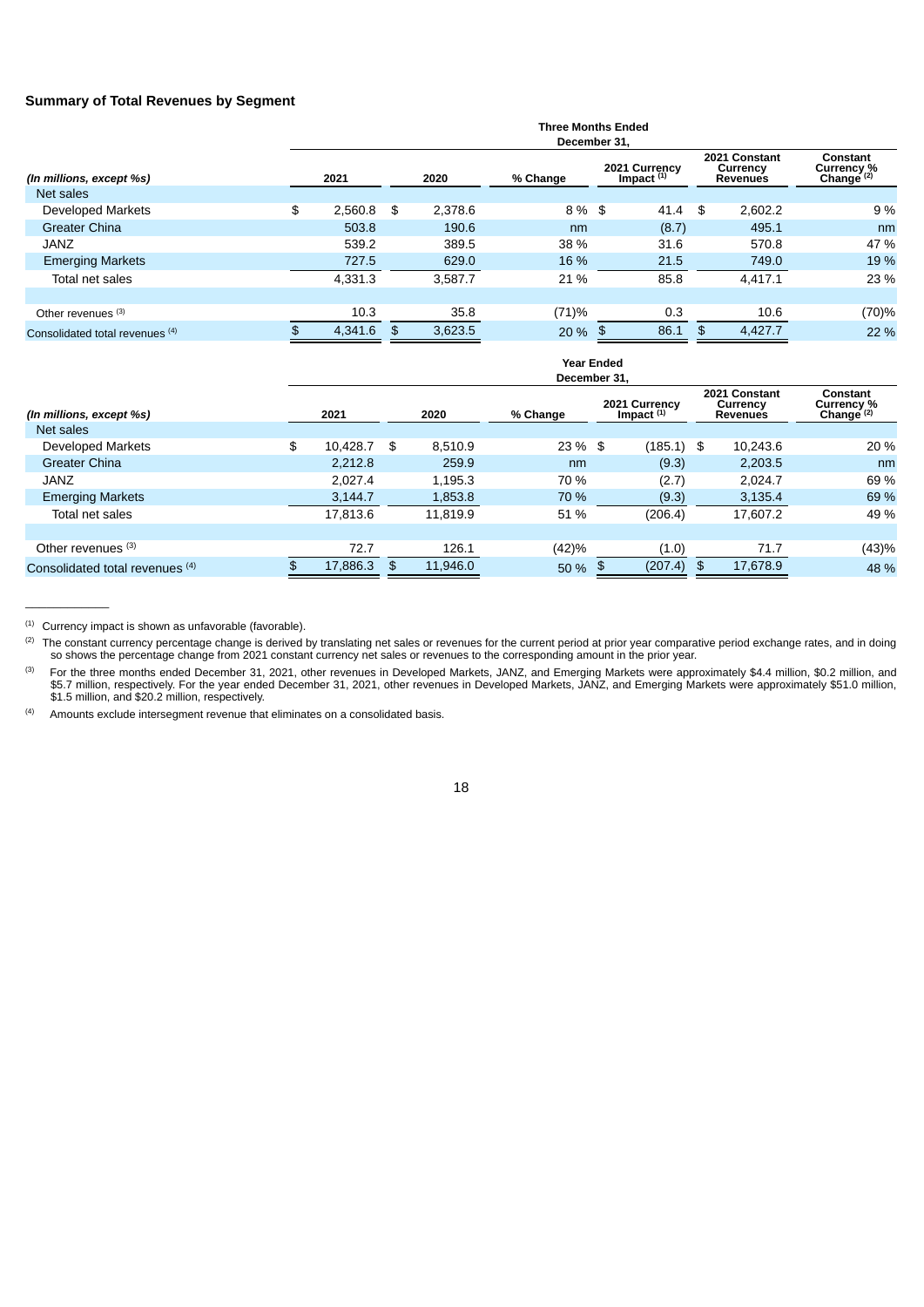### **Reconciliation of Statements of Operations Line Items**

(Unaudited; in millions, except %s)

|                                                          | <b>Three Months Ended</b><br>December 31. |               |      |           | <b>Year Ended</b><br>December 31, |  |  |
|----------------------------------------------------------|-------------------------------------------|---------------|------|-----------|-----------------------------------|--|--|
|                                                          | 2021                                      | 2020          | 2021 |           | 2020                              |  |  |
| U.S. GAAP cost of sales                                  | \$<br>2,795.2                             | \$<br>2,917.1 | £.   | 12,310.8  | \$<br>8,149.3                     |  |  |
| Deduct:                                                  |                                           |               |      |           |                                   |  |  |
| Purchase accounting amortization and other related items | (695.0)                                   | (861.1)       |      | (4,039.7) | (1,933.6)                         |  |  |
| Acquisition related items                                | (5.9)                                     | (5.4)         |      | (13.9)    | (16.9)                            |  |  |
| Restructuring and related costs                          | (135.2)                                   | (190.1)       |      | (534.7)   | (207.7)                           |  |  |
| Share-based compensation expense                         | (0.3)                                     | (0.4)         |      | (2.3)     | (1.5)                             |  |  |
| Other special items                                      | (75.9)                                    | (138.8)       |      | (333.0)   | (438.1)                           |  |  |
| Adjusted cost of sales                                   | 1,882.9                                   | 1,721.3       |      | 7,387.2   | 5,551.5                           |  |  |
|                                                          |                                           |               |      |           |                                   |  |  |
| Adjusted gross profit (a)                                | \$<br>2,458.7                             | \$<br>1,902.2 | \$   | 10,499.1  | \$<br>6,394.5                     |  |  |
|                                                          |                                           |               |      |           |                                   |  |  |
| Adjusted gross margin (a)                                | 57 %                                      | 52 %          |      | 59 %      | 54 %                              |  |  |

|                                     | <b>Three Months Ended</b><br>December 31. |    |       |  | <b>Year Ended</b><br>December 31. |     |        |  |  |
|-------------------------------------|-------------------------------------------|----|-------|--|-----------------------------------|-----|--------|--|--|
|                                     | 2021                                      |    | 2020  |  | 2021                              |     | 2020   |  |  |
| <b>U.S. GAAP R&amp;D</b>            | \$<br>267.2                               | \$ | 154.8 |  | 751.1                             | \$. | 555.1  |  |  |
| Deduct:                             |                                           |    |       |  |                                   |     |        |  |  |
| Acquisition related costs           | (11.5)                                    |    | (1.4) |  | (12.6)                            |     | (1.7)  |  |  |
| Restructuring and related costs     | (1.4)                                     |    |       |  | (13.3)                            |     | (0.3)  |  |  |
| Share-based compensation expense    | (1.0)                                     |    | (0.7) |  | (4.4)                             |     | (2.3)  |  |  |
| Other special items                 | (71.1)                                    |    | (1.4) |  | (83.2)                            |     | (47.2) |  |  |
| <b>Adjusted R&amp;D</b>             | 182.2                                     | \$ | 151.3 |  | 637.6                             |     | 503.6  |  |  |
|                                     |                                           |    |       |  |                                   |     |        |  |  |
| Adjusted R&D as % of total revenues | 4 %                                       |    | 4 %   |  | 4 %                               |     | 4 %    |  |  |

|                                           | <b>Three Months Ended</b><br>December 31. |      |         |      | <b>Year Ended</b><br>December 31. |    |         |  |
|-------------------------------------------|-------------------------------------------|------|---------|------|-----------------------------------|----|---------|--|
|                                           | 2021                                      | 2020 |         | 2021 |                                   |    | 2020    |  |
| <b>U.S. GAAP SG&amp;A</b>                 | \$<br>1,082.9                             | \$   | 1,361.4 |      | 4,529.2                           | \$ | 3,344.6 |  |
| Deduct:                                   |                                           |      |         |      |                                   |    |         |  |
| Acquisition related costs                 | (67.5)                                    |      | (388.5) |      | (208.1)                           |    | (595.0) |  |
| Restructuring and related costs           | (21.4)                                    |      | (86.0)  |      | (351.5)                           |    | (115.0) |  |
| Share-based compensation expense          | (21.2)                                    |      | (28.3)  |      | (104.4)                           |    | (75.4)  |  |
| Other special items and reclassifications | (10.1)                                    |      | (31.7)  |      | (49.5)                            |    | (44.6)  |  |
| <b>Adjusted SG&amp;A</b>                  | 962.7                                     | \$   | 826.9   |      | 3,815.7                           |    | 2,514.6 |  |
|                                           |                                           |      |         |      |                                   |    |         |  |
| Adjusted SG&A as % of total revenues      | 22 %                                      |      | 23 %    |      | 21 %                              |    | 21 %    |  |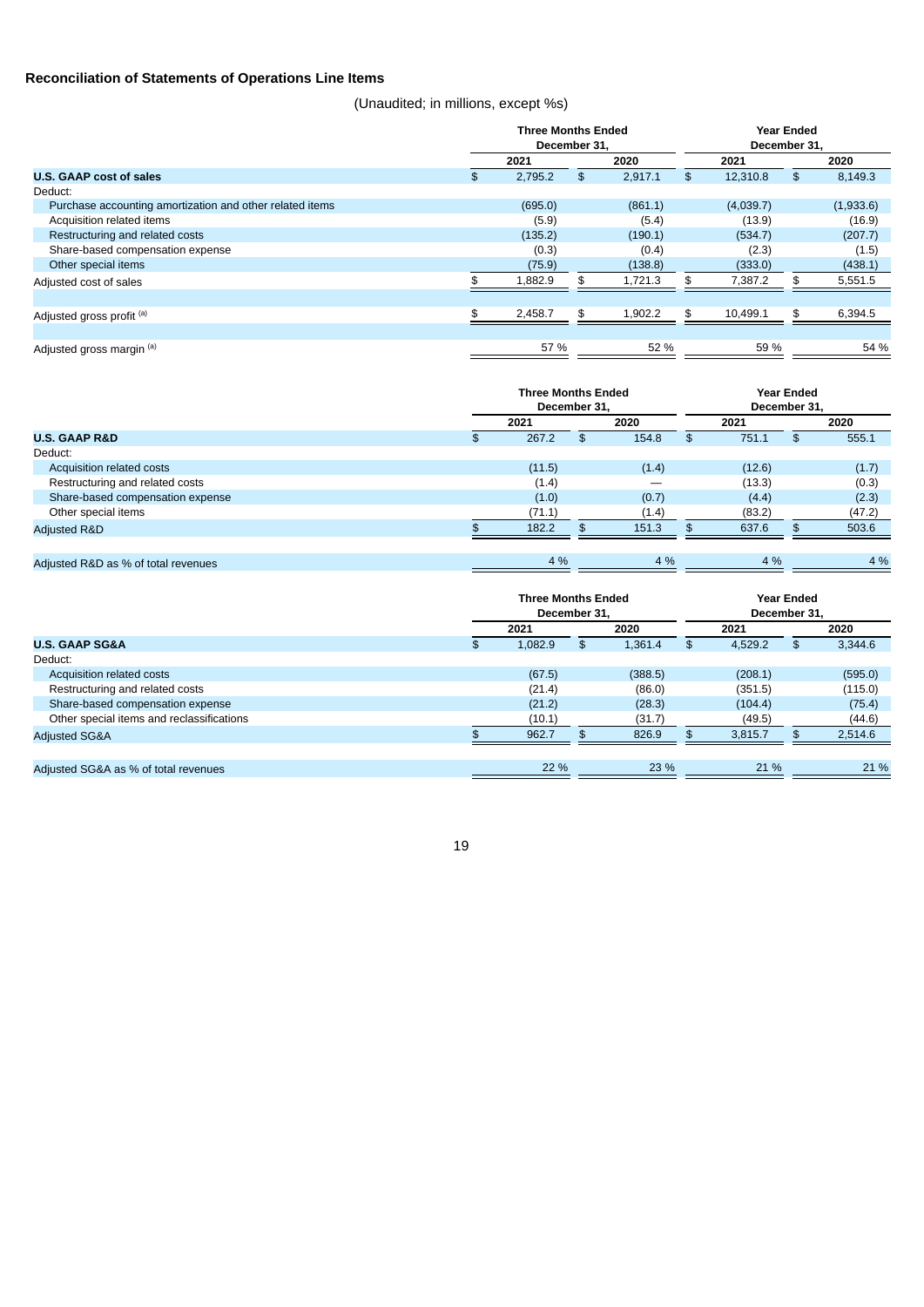|                                                     |    | <b>Three Months Ended</b><br>December 31. |              |         |    | <b>Year Ended</b><br>December 31. |      |         |
|-----------------------------------------------------|----|-------------------------------------------|--------------|---------|----|-----------------------------------|------|---------|
|                                                     |    | 2021                                      |              | 2020    |    | 2021                              |      | 2020    |
| U.S. GAAP total operating expenses                  | £. | 1,624.0                                   | $\mathsf{S}$ | 1,587.5 | \$ | 5,609.5                           | - \$ | 4,007.5 |
| Deduct:                                             |    |                                           |              |         |    |                                   |      |         |
| Litigation settlements and other contingencies, net |    | (273.9)                                   |              | (71.3)  |    | (329.2)                           |      | (107.8) |
| R&D adjustments                                     |    | (85.0)                                    |              | (3.5)   |    | (113.5)                           |      | (51.5)  |
| SG&A adjustments                                    |    | (120.2)                                   |              | (534.5) |    | (713.5)                           |      | (830.0) |
| Adjusted total operating expenses                   |    | 1,144.9                                   |              | 978.2   |    | 4,453.3                           |      | 3,018.2 |
|                                                     |    |                                           |              |         |    |                                   |      |         |
| Adjusted earnings from operations (b)               |    | 1,313.8                                   |              | 924.0   | \$ | 6,045.8                           | \$   | 3,376.3 |

|                                                          | <b>Three Months Ended</b><br>December 31. |       |  | <b>Year Ended</b><br>December 31. |  |       |  |        |
|----------------------------------------------------------|-------------------------------------------|-------|--|-----------------------------------|--|-------|--|--------|
|                                                          |                                           | 2021  |  | 2020                              |  | 2021  |  | 2020   |
| <b>U.S. GAAP interest expense</b>                        |                                           | 148.2 |  | 144.4                             |  | 636.2 |  | 497.8  |
| Add / (Deduct):                                          |                                           |       |  |                                   |  |       |  |        |
| Interest expense related to clean energy investments     |                                           | (0.1) |  | (0.2)                             |  | (0.5) |  | (3.2)  |
| Accretion of contingent consideration liability          |                                           | (2.2) |  | (2.9)                             |  | (9.5) |  | (12.3) |
| Amortization of premiums and discounts on long-term debt |                                           | 16.9  |  | 8.4                               |  | 68.5  |  | 8.4    |
| Restructuring and related costs                          |                                           |       |  | (0.1)                             |  |       |  | (0.1)  |
| Other special items                                      |                                           | (1.1) |  | (1.4)                             |  | (4.7) |  | (5.6)  |
| Adjusted interest expense                                |                                           | 161.7 |  | 148.2                             |  | 690.0 |  | 485.0  |

|                                           | <b>Three Months Ended</b><br>December 31. |  |             | <b>Year Ended</b><br>December 31. |            |  |        |
|-------------------------------------------|-------------------------------------------|--|-------------|-----------------------------------|------------|--|--------|
|                                           | 2021                                      |  | 2020        |                                   | 2021       |  | 2020   |
| U.S. GAAP other (income) expense, net     | $(21.9)$ \$                               |  | $(12.0)$ \$ |                                   | $(5.8)$ \$ |  | 12.6   |
| Add / (Deduct):                           |                                           |  |             |                                   |            |  |        |
| Clean energy investments pre-tax loss (c) | (9.7)                                     |  | (11.0)      |                                   | (61.9)     |  | (48.4) |
| Other items                               | 5.7                                       |  | 0.4         |                                   | 8.0        |  | 16.8   |
| Adjusted other income, net                | (25.9)                                    |  | (22.6)      |                                   | (59.7)     |  | (19.0) |

|                                          |     | <b>Three Months Ended</b><br>December 31. |    |           |     | <b>Year Ended</b><br>December 31. |    |         |
|------------------------------------------|-----|-------------------------------------------|----|-----------|-----|-----------------------------------|----|---------|
|                                          |     | 2021                                      |    | 2020      |     | 2021                              |    | 2020    |
| U.S. GAAP loss before income taxes       | \$. | (203.9)                                   | \$ | (1,013.5) | \$. | (664.4)                           | \$ | (721.2) |
| Total pre-tax non-GAAP adjustments       |     | 1.381.8                                   |    | 1.811.8   |     | 6.079.9                           |    | 3,631.4 |
| Adjusted earnings before income taxes    |     | 1,177.9                                   |    | 798.3     |     | 5,415.5                           | \$ | 2,910.2 |
|                                          |     |                                           |    |           |     |                                   |    |         |
| U.S. GAAP income tax provision (benefit) | \$  | 59.9                                      | \$ | (97.7)    | \$  | 604.7                             | \$ | (51.3)  |
| Adjusted tax expense                     |     | 146.2                                     |    | 245.4     |     | 343.0                             |    | 589.7   |
| Adjusted income tax provision            |     | 206.1                                     |    | 147.7     |     | 947.7                             | £. | 538.4   |
|                                          |     |                                           |    |           |     |                                   |    |         |
| Adjusted effective tax rate              |     | 17.5 %                                    |    | 18.5 %    |     | 17.5 %                            |    | 18.5 %  |

U.S. GAAP gross profit is calculated as total revenues less U.S. GAAP cost of sales. U.S. GAAP gross margin is calculated as U.S. GAAP gross profit divided by total revenues. Adjusted gross profit is calculated as total revenues less adjusted cost of sales. Adjusted gross margin is calculated as adjusted gross profit divided by total revenues. (a)

 $\overline{\phantom{a}}$  . The contract of  $\overline{\phantom{a}}$ 

U.S. GAAP earnings from operations is calculated as U.S. GAAP gross profit less U.S. GAAP total operating expenses. Adjusted earnings from operations is calculated as adjusted gross profit less adjusted total operating expenses. (b)

Adjustment represents exclusion of activity related to Mylan's clean energy investments, the activities of which qualify for income tax credits under section 45 of the U.S. Internal Revenue Code of 1986, as amended. (c)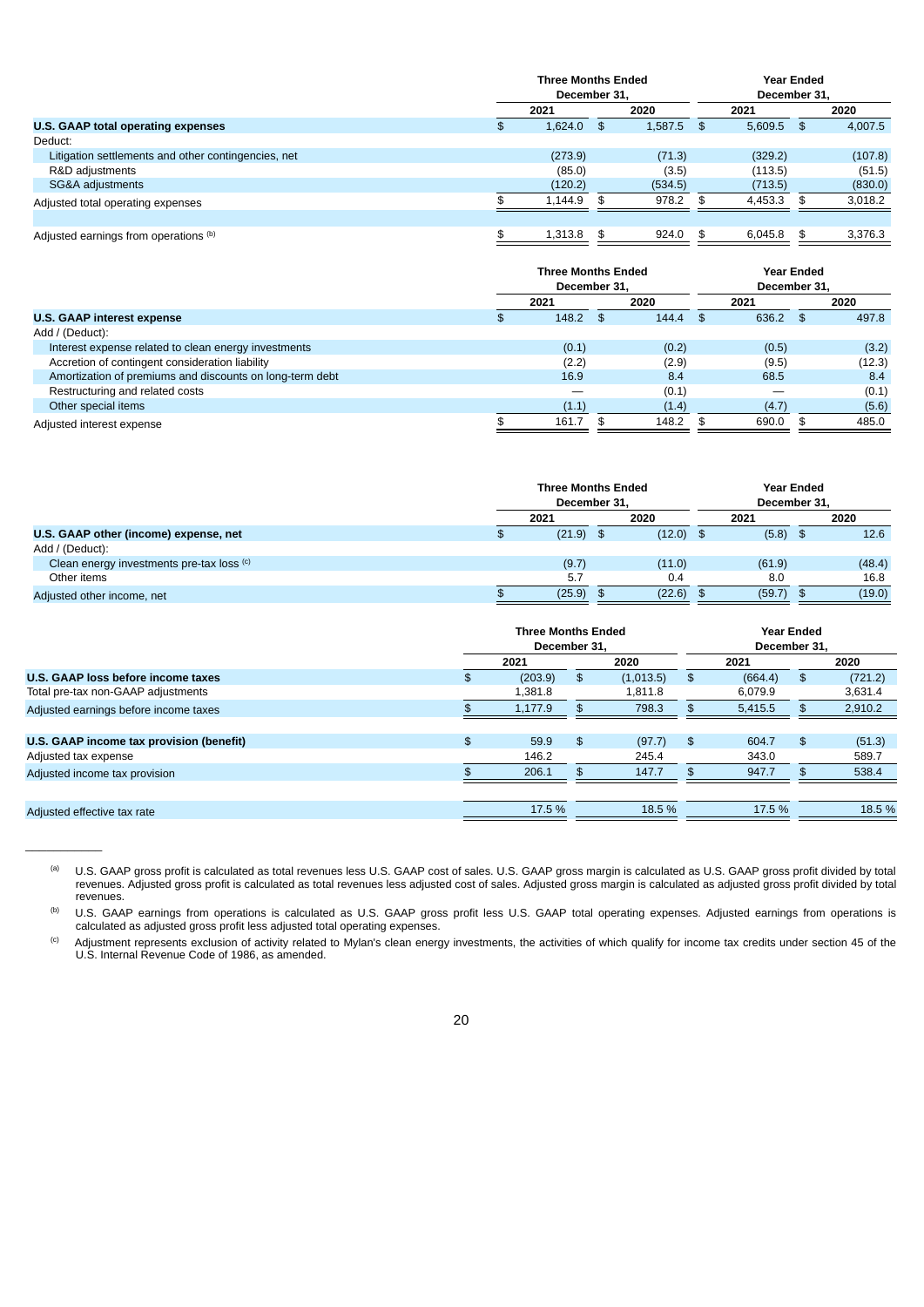#### **Reconciliation of Estimated 2022 GAAP Net Cash Provided by Operating Activities to Free Cash Flow**

(Unaudited; in millions)

A reconciliation of the estimated 2022 GAAP Net Cash provided by Operating Activities to Free Cash Flow is presented below:

| Estimated GAAP Net Cash provided by Operating Activities | \$3,200 - \$3,400 |
|----------------------------------------------------------|-------------------|
|                                                          |                   |
| <b>Less: Capital Expenditures</b>                        | $$(525) - ($675)$ |
|                                                          |                   |
| <b>Free Cash Flow</b>                                    | \$2,500 - \$2,900 |
|                                                          |                   |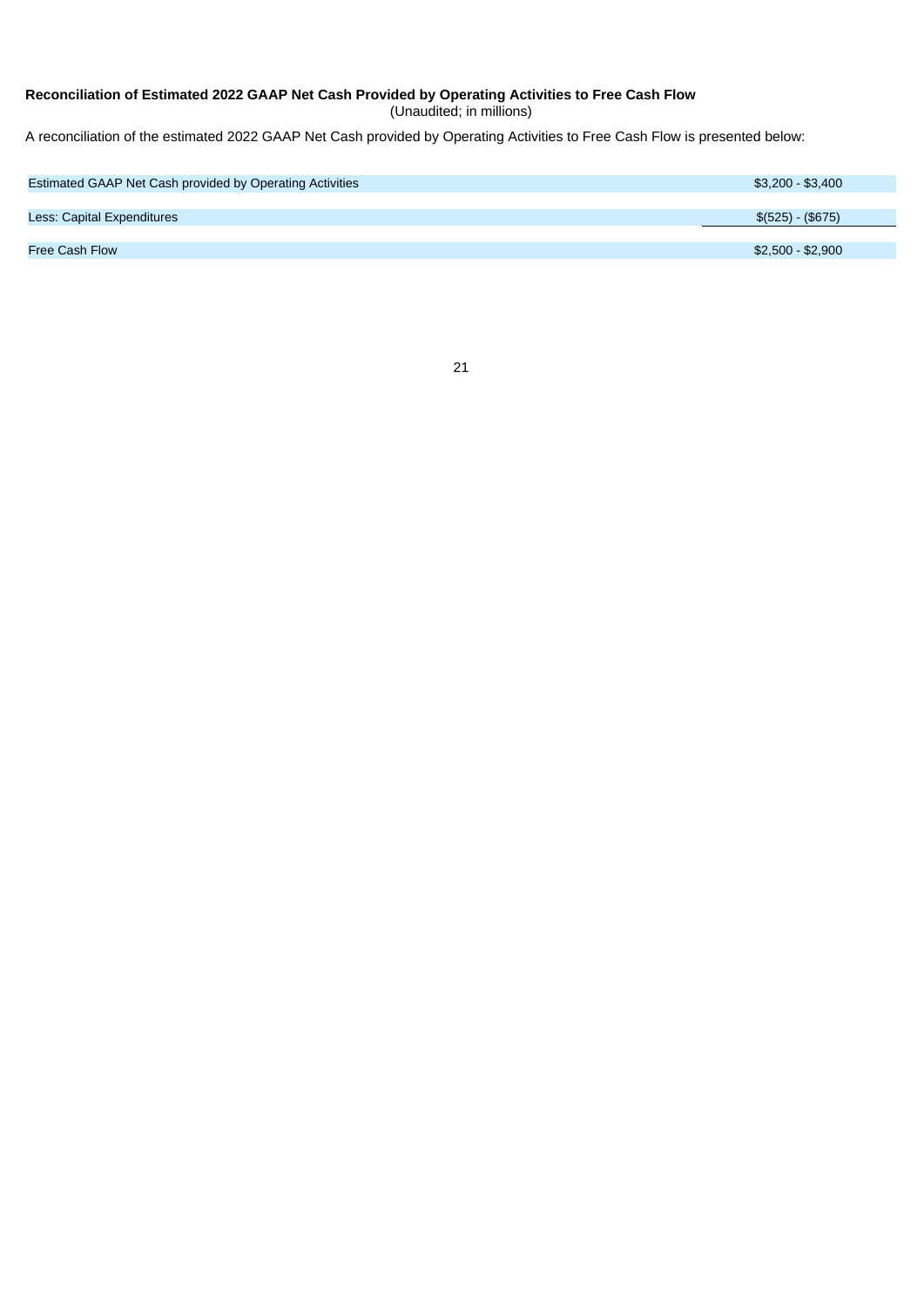### **Combined Adjusted EBITDA - Three and twelve months ended December 31, 2020**

| (In millions)                                                   | Three months ended<br>December 31, 2020 | <b>Twelve months ended</b><br>December 31, 2020 |
|-----------------------------------------------------------------|-----------------------------------------|-------------------------------------------------|
| U.S. GAAP net loss                                              | \$<br>$(915.8)$ \$                      | (669.9)                                         |
| Add / (deduct) adjustments:                                     |                                         |                                                 |
| Net contribution attributable to equity method investments      | 11.0                                    | 48.4                                            |
| Income tax benefit                                              | (97.7)                                  | (51.3)                                          |
| Interest expense (a)                                            | 144.4                                   | 497.8                                           |
| Depreciation and amortization (b)                               | 953.1                                   | 2,216.1                                         |
| <b>EBITDA</b>                                                   | 95.0                                    | 2,041.1                                         |
| Add adjustments:                                                |                                         |                                                 |
| Share-based compensation expense                                | 29.4                                    | 79.2                                            |
| Litigation settlements and other contingencies, net             | 71.3                                    | 107.8                                           |
| Restructuring, acquisition related and other special items (c)  | 819.4                                   | 1,426.0                                         |
| <b>Viatris Adjusted EBITDA</b>                                  | 1,015.1                                 | 3,654.1                                         |
| Upjohn Adjusted EBITDA for nine months ended September 30, 2020 |                                         | 2,806.0                                         |
|                                                                 | 1,015.1                                 | 6,460.1                                         |
| Upjohn estimated Adjusted EBITDA <sup>(d)</sup>                 | 347.1                                   | 347.1                                           |
| <b>Combined Adjusted EBITDA</b>                                 | 1,362.2                                 | 6,807.2                                         |

Includes clean energy investment financing and accretion of contingent consideration. (a)

Includes purchase accounting related amortization. (b)

 $\overline{\phantom{a}}$  . The contract of  $\overline{\phantom{a}}$ 

See items detailed in the Reconciliation of U.S. GAAP Net Earnings to Adjusted Net Earnings. (c)

Amount represents an estimate of Upjohn's Adjusted EBITDA for the period from October 1, 2020, through the closing of the Combination, including estimated adjustments. (d)